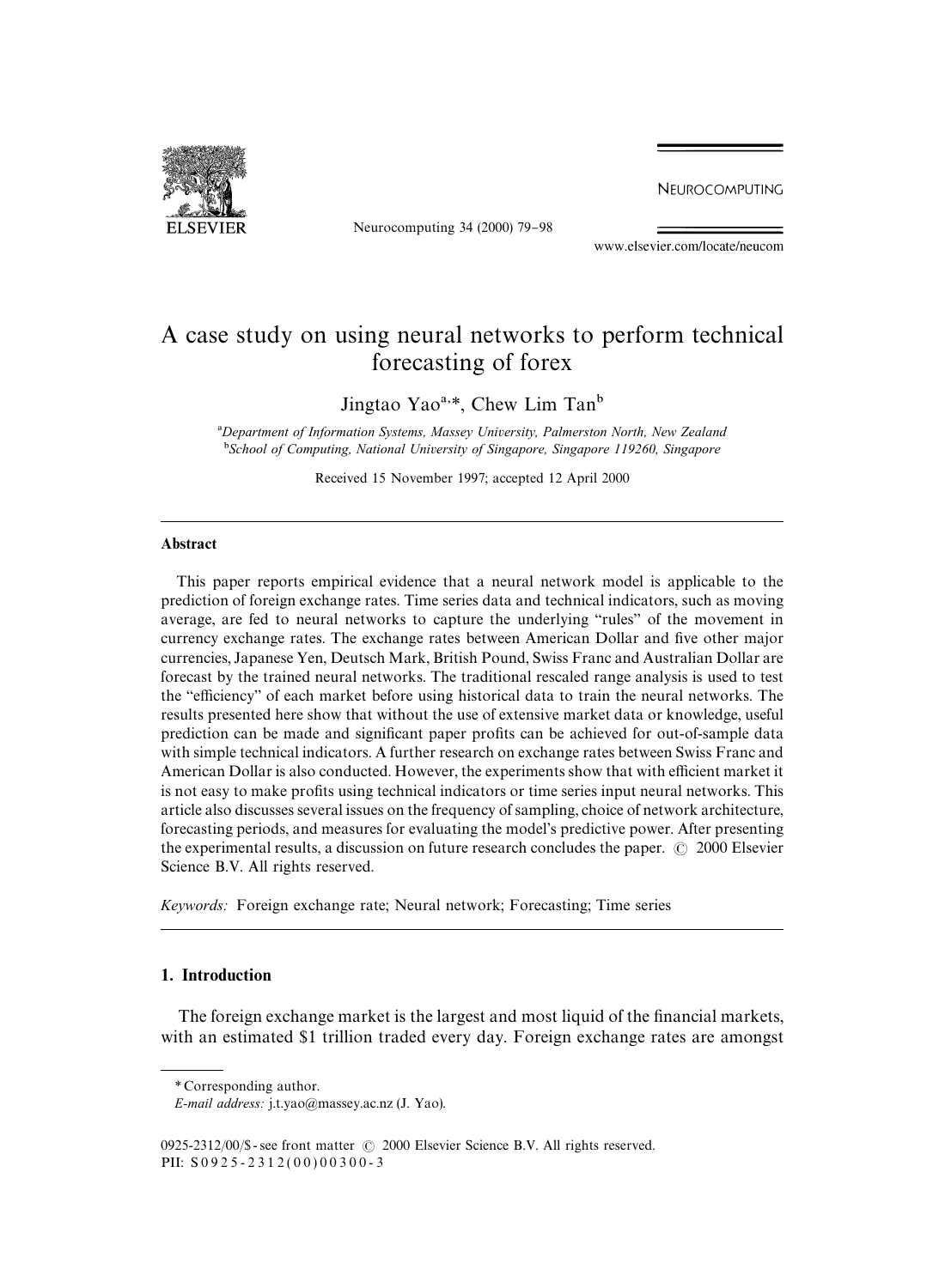the most important economic indices in the international monetary markets. The forecasting of them poses many theoretical and experimental challenges. Given the abandonment of the fixed exchange rates, the implementation of the floating exchange rate system in the 1970s, and the recent GATT talks towards further liberalization of trade, understanding the relationship among major currency exchange rates is of utmost importance. Foreign exchange rates are affected by many highly correlated economic, political and even psychological factors. The interaction of these factors is in a very complex fashion. Therefore, to forecast the changes of foreign exchange rates is generally very difficult. Researchers and practitioners have been striving for an explanation of the movement of exchange rates. Thus, various kinds of forecasting methods have been developed by many researchers and experts. Technical and fundamental analysis are the basic and major forecasting methodologies which are in popular use in financial forecasting. Like many other economic time series, forex has its own trend, cycle, season, and irregularity. Thus to identify, model, extrapolate and recombine these patterns and to give forex forecasting is the major challenge.

Traditionally, statistical models such as Box-Jenkins [2] models dominate the time series forecasting. White [20] suggested that the relationship between neural networks and conventional statistical approaches for time series forecasting are complementary. Refenes et al. [11] also indicated that traditional statistical techniques for forecasting have reached their limitation in applications with nonlinearities in the data set such as stock indices. Neural Network technology has seen many application areas in business especially when the problem domain involves classi fication, recognition and predictions. According to a survey research conducted by Wong et al. [21], more than 127 neural network business applications had been published in international journals up to September 1994. The number rose to 213 after a year [22].

This paper describes the application of neural networks in foreign exchange rates forecasting between American Dollar and five other major currencies, Japanese Yen, Deutsch Mark, British Pound, Swiss Franc and Australian Dollar. Technical indicators and time series data are fed to neural networks to capture the underlying "rules" of the movement in currency exchange rates. The rescaled range analysis is conducted to test the "efficiency" of each market before using historical data to train the neural networks. The results presented in this paper show that without the use of extensive market data or knowledge, useful prediction can be made and significant paper profit can be achieved for out-of-sample data with simple technical indicators. A further research on exchange rates between Swiss Franc and American Dollar is also conducted. However, the experiments show that with the efficient market it is not easy to profit using technical indicators or time series input neural networks. This article discusses several issues on the frequency of sampling, choice of network architecture, forecasting periods, and measures for evaluating the model's predictive power. After presenting the experimental results, a discussion on future research concludes the paper.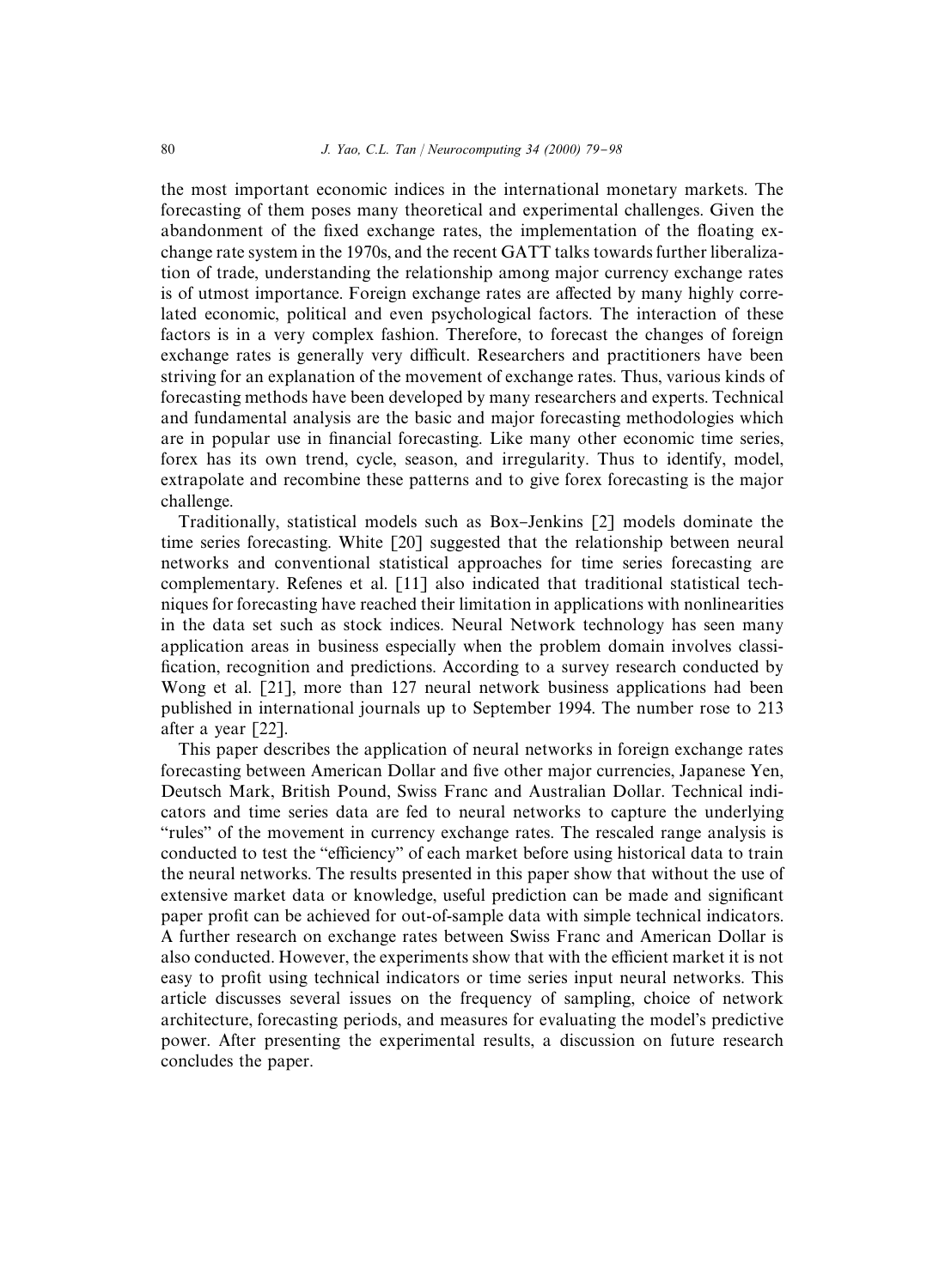## 2. Neural networks as a forecasting tool for foreign exchange rate

Foreign exchange rates were only determined by the balance of payments at the very beginning. The balance of payments was merely a way of listing receipts and payments in international transactions for a country. Payments involve a supply of the domestic currency and a demand for foreign currencies. Receipts involve a demand for the domestic currency and a supply of foreign currencies. The balance was determined mainly by the import and export of goods. Thus, the prediction of the exchange rates was not very difficult at that time. Unfortunately, interest rates and other demand-supply factors had become more relevant to each currency later on. On top of this the fixed foreign exchange rates was abandoned and a floating exchange rate system was implemented by industrialized countries in 1973. Recently, proposals towards further liberalization of trades are discussed in General Agreement on Trade and Tariffs. Increased Forex trading, and hence speculation due to liquidity and bonds, had also contributed to the difficulty of forecasting Forex.

The application of forecasting method includes two basic steps: analyzing data series and selecting the forecasting method that best fits the data series. Generally, there are three schools of thought in terms of the ability to profit from the financial market. The first school believes that no investor can achieve above average trading advantages based on the historical and present information. The major theory includes the *Random Walk Hypothesis* and *E*z*cient Market Hypothesis* [12]. The second school's view is that of fundamental analysis. It looks in depth at the financial condition of each country and studies the effects of supply and demand on each currency. Technical analysis belongs to the third school of thought which assumes that the exchange rates move in trends and these trends can be captured and used for forecasting. It uses such tools as charting patterns, technical indicators and specialized techniques like Gann lines, Elliot waves and Fibonacci series [14].

To maximize profits from the liquidity market, more and more "best" forecasting techniques are used by different traders. Nowadays, assisted with powerful computer technologies, traders no longer rely on a single technique to provide information about the future of the markets but rather use a variety of techniques to obtain multiple signals. Classical time series analysis, based on the theory of stationary stochastic processes [4] does not perform satisfactorily on economic time series. Economic data are not simple autoregressive-integrated-moving-average(ARIMA) processes; they are not described by simple linear structural models; they are not simple white noise or even random walks. Hence the major challenge ahead is the development of new methods, or the modification or integration of existing ones, that are capable of accurately forecasting series whose patterns or relationships change over time.

Because of the high volatility, complexity, and noise market environment neural network techniques are prime candidates for prediction purpose. Refenes et al. [10] applied a multi-layer perceptron network to predict the exchange rates between American Dollar and Deutsch Mark, and to study the convergence issues related to network architecture. Poddig [15] studied the problem of predicting the trend of the American Dollar–German Mark exchange rates, and compared results to regression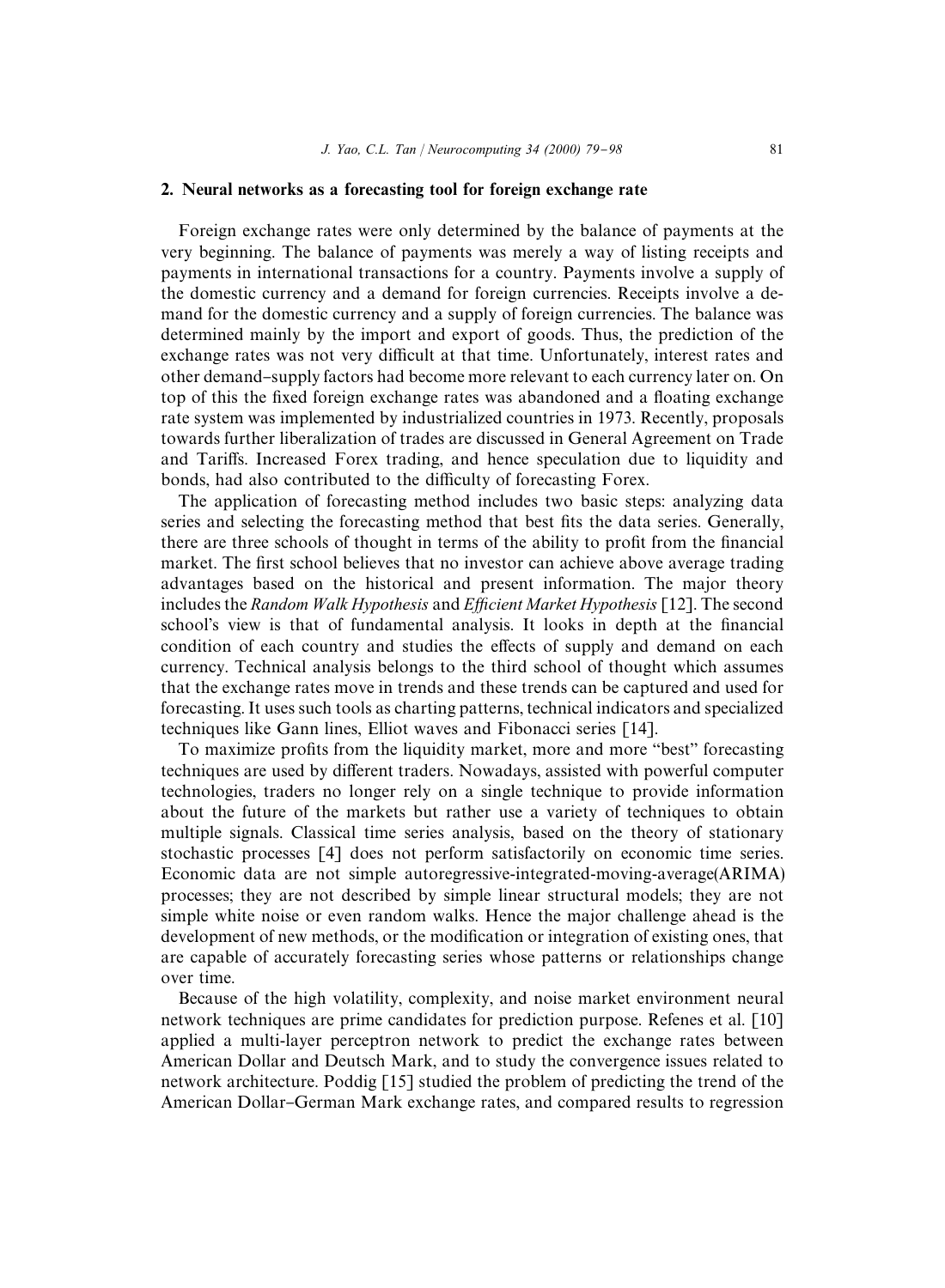analysis. Pi [13] proposed tests for dependence among exchange rates. Other examples using neural networks in currency applications include [3,7,9,18,25,23].

Neural networks are an emerging and challenging computational technology and they offer a new avenue to explore the dynamics of a variety of financial applications. The backpropagation algorithm [16] has emerged as one of the most widely used learning procedures for multilayer networks. They have been shown to have great potential for financial forecasting  $[1]$ . Neural networks can make contributions to the maximization of returns, while reducing costs, and limiting risks. They can simulate fundamental and technical analysis methods using fundamental and technical indicators as inputs. Consumer price index, foreign reserve, GDP, export and import volume, etc. could be used as inputs. For technical methods, the delayed time series data, moving average, relative strength index, etc. could be used as inputs.

Levich et al. [6] stated that active currency risk management based on a simple application of technical trading signal (filter rule and moving average crossover rule) can lead to significant profits in the foreign exchange future market. Currencies have a reputation as "momentum trading" vehicles in which technical analysis has more validity than usual [12]. Thus technical methods are studied in this paper.

The work discussed in this paper would represent a violation of the efficient market hypothesis postulated by the first school. The inclusion of fundamental factors proposed by the second school is under study as part of our continuing work.

## 3. Rescaled range analysis and market efficiency testing

The most well known, widely tested but little believed hypotheses to support the first school of thought mentioned in Section 2 are the Random Walk Hypothesis and Efficient Market Hypothesis. The Random Walk hypothesis states that the market prices wander in a purely random and unpredictable way. The Efficient Market Hypothesis states that the markets fully reflect all of the available information and prices are adjusted fully and immediately once new information become available. In the actual market, some people do react to information immediately after they have received the information while other people wait for the confirmation of information. The waiting people do not react until a trend is clearly established.

The Hurst exponent  $[5]$  is a measure of the bias in fractional Brownian motion.<sup>1</sup> The method could be used in economic and financial market time series to see whether these series are also biased random walks which indicates the possibility of forecasting.

The rescaled range analysis (or *R*/*S* analysis hereafter) [5,12] is able to distinguish a random series from a fractal series, irrespective of the distribution of the underlying series (Gaussian or non-Gaussian). It is a robust statistics for measuring the amount of noise in a system. It can be used to determine the persistence of trends and the average

<sup>&</sup>lt;sup>1</sup> The erratic path followed by a particle suspended in a fluid. The distance of a random particle covered increases with the square root of time used.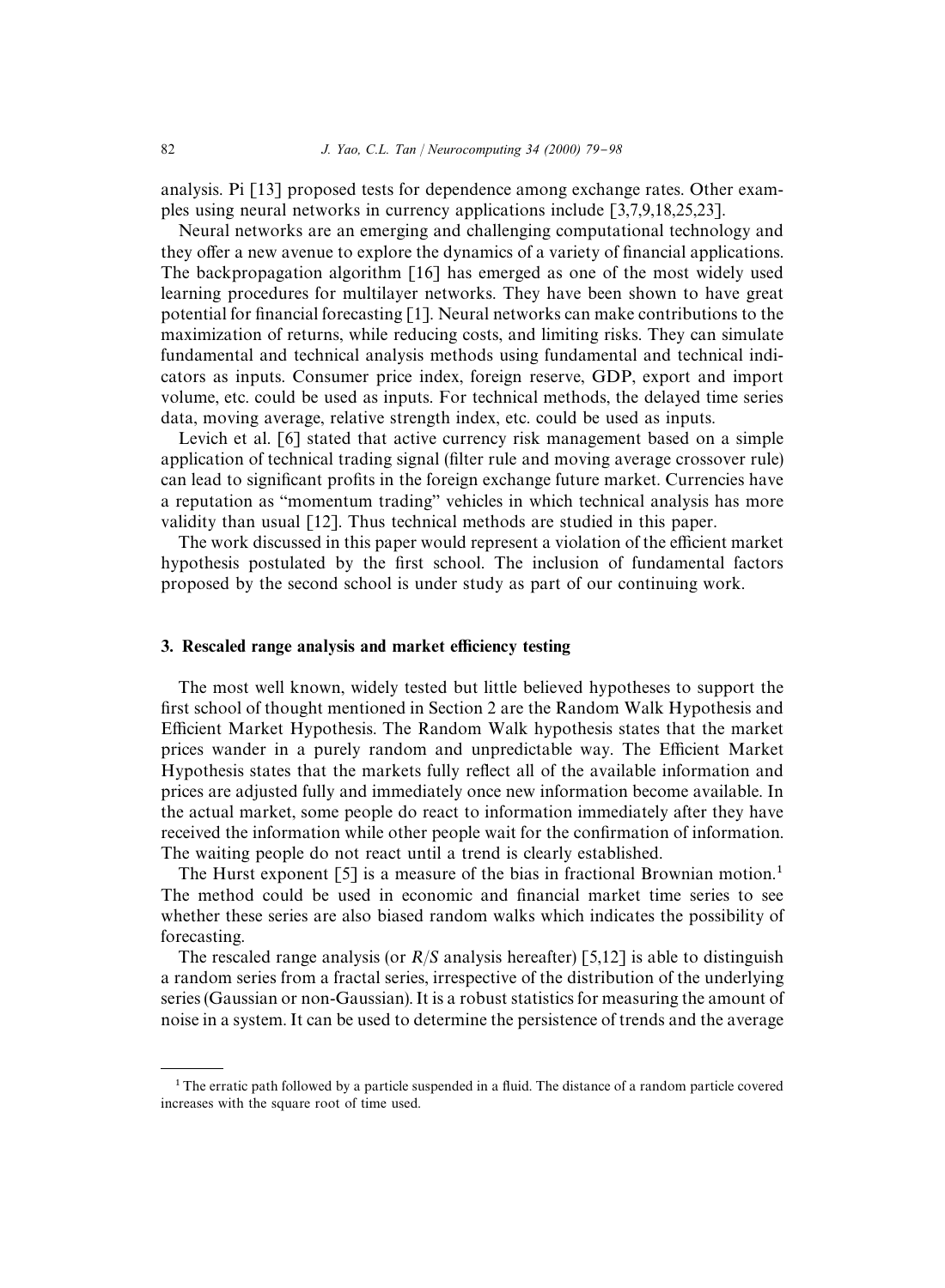length of non-periodic cycles. In this paper, it is used to detect the long-memory effect in the foreign exchange rate time series over a time period. *R* captures the maximum and minimum cumulative deviations of the observations  $x_t$  of the time series from its mean  $(\mu)$ , and it is a function of time (the number of observations is *N*):

$$
R_N = \max_{1 \le t \le N} \left[ x_{t,N} \right] - \min_{1 \le t \le N} \left[ x_{t,N} \right],\tag{1}
$$

where  $x_{t,N}$  is the cumulative deviation over *N* periods and defined as follows:

$$
x_{t,N} = \sum_{u=1}^{t} (x_u - \mu_N),
$$
 (2)

where  $\mu_N = Average \ of \ x_u$  over *N* periods.

The *R*/*S* ratio of *R* and the standard deviation *S* of the original time series can be estimated by the following empirical law:  $R/S = N<sup>H</sup>$  when observed for various *N* values. For some value of *N*, the *H* exponent can be calculated by

$$
H = \log(R/S)/\log(N), \quad 0 < H < 1\tag{3}
$$

and the estimate of *H* can be found by calculating the slope of the log/log graph of *R*/*S* against *N* using regression. The  $R/S$  used in the regression between  $log(R/S)$  and log(*N*) for various *N*, is the average *R*/*S* value for each *N*. By regressing over the range of different values of *N*, the highest value obtained indicates the average length of the non-periodic cycle (mean orbital period) of the observed system.

The Hurst exponent *H* describes the probability that two consecutive events are likely to occur. There are three distinct classifications for the Hurst exponent:  $(1)$  $H = 0.50$ , (2)  $0 \le H < 0.50$ , and (3)  $0.50 < H < 1.00$ . The type of series described by  $H = 0.5$  is random, consisting of uncorrelated events. However, value  $H = 0.50$ cannot be used as an evidence of a Gaussian random walk, it only proves that there is no evidence of a long memory effect. A value of *H* different from 0.50 denotes that the observations are not independent. When  $0 \leq H < 0.5$ , the system is an antipersistent or ergodic series with frequent reversals and high volatility. Despite the prevalence of the mean reversal concept in economic and financial literature, few antipersistent series have yet been found. For the third case  $(0.5 < H \le 1.0)$ , *H* describes a persistent or trend-reinforcing series which is characterized by long-memory effects. The strength of the bias depends on how far *H* is above 0.50. However, even in the case that the Hurst process describes a biased random walk, the bias can change abruptly either in direction or magnitude. Therefore, only the average cycle length of observed data can be estimated. In this range, the lower the value of *H*, the more noise there is in the system and the more random-like the series is. The higher the *H* value, the more efficient the market is since it has less noise than the others.

The datasets of five currencies studied in this paper comprise 2910 daily rates for a sampling period between 18 May 1984 and 7 July 1995. In a real situation, there is no closing price for Forex. Forex trading takes place 24 h a day. The 24 h data should be used in order to capture the underlying rules of the movement in Forex rates. The more data one uses the more rules one may get. However, in view of the difficulties in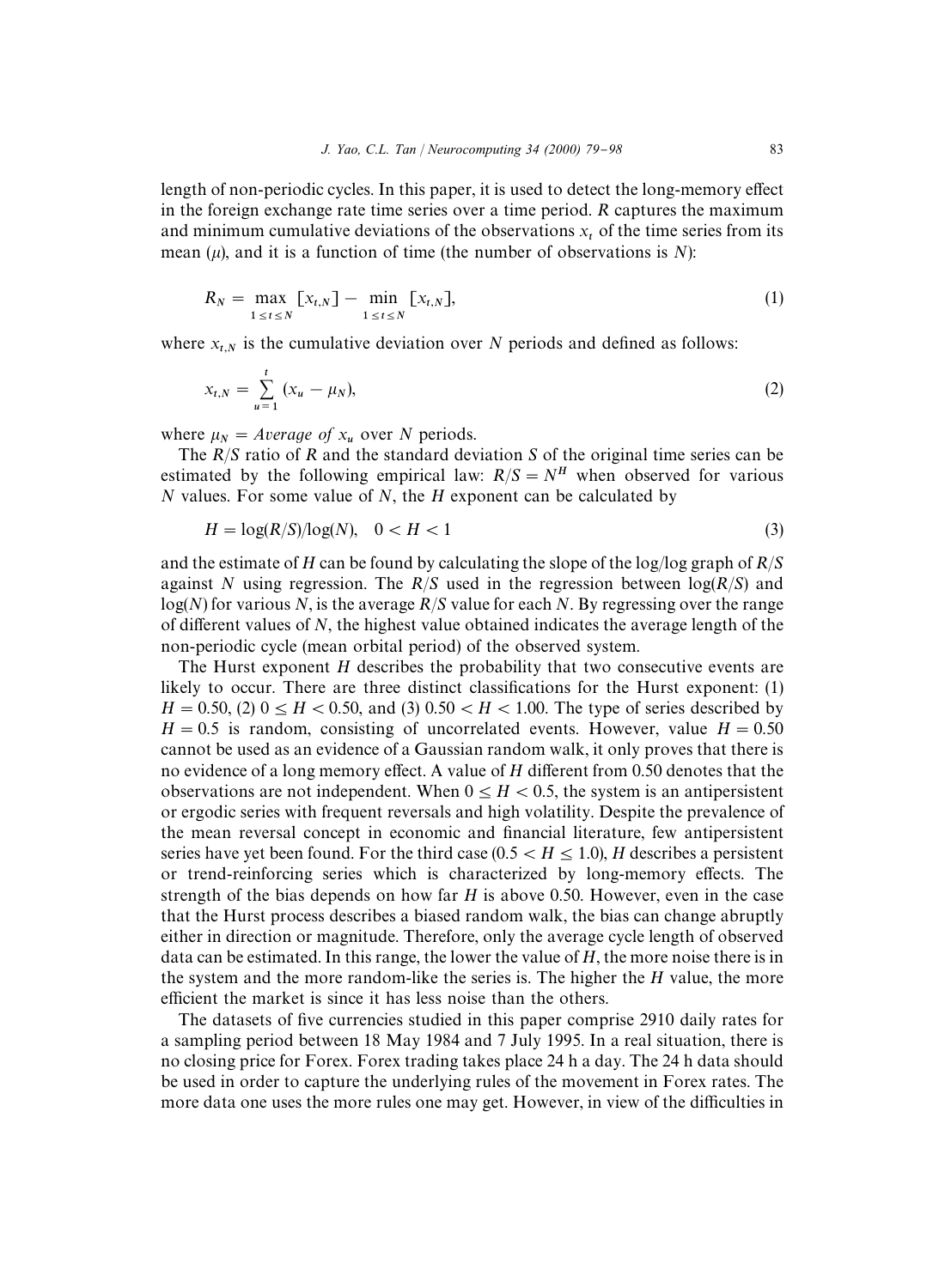| Mean    | Standard deviation | Variance  | Max    | Min    |
|---------|--------------------|-----------|--------|--------|
| 0.7424  | 0.0605             | 0.003642  | 0.9035 | 0.5959 |
| 1.6203  | 0.3828             | 0.1466    | 2.9245 | 1.1145 |
| 1.9450  | 0.4770             | 0.2263    | 3.4520 | 1.3529 |
| 1.6025  | 0.1978             | 0.03938   | 2.0040 | 1.0520 |
| 152.240 | 42.2177            | 1782.4335 | 262.80 | 80.83  |
|         |                    |           |        |        |

Weekly foreign exchange rates statistics: number of observations: 510; period: May 1984–July 1995

Table 2 Hurst exponent and correlation for the experimented five currencies

| Exchange | Hurst exponent | Correlation |
|----------|----------------|-------------|
| AUD      | 0.532681       | 0.046347    |
| CHF      | 0.553941       | 0.077645    |
| DEM      | 0.554672       | 0.078737    |
| GBP      | 0.544408       | 0.063497    |
| JPY      | 0.540706       | 0.058053    |

managing the huge data, fixed sampled time series are often used to model the behavior of exchange rate changes. Daily data are easily available compared with tick-by-tick data. In addition, trading too frequently will cost much on transaction. Weekly forecasts over 7 daily data were adopted to reduce the amount of transaction. In this research, the weekly data are used assuming that they have enough information to capture the "rules". The weekly closing prices are used as the prediction target of our experiment. They refer to Friday's closing prices in the Singapore forex market which ranks the fourth largest in the world. In the event of Friday being a holiday, the most recently available closing price for the currency was used. The dataset for each currency in this study consists of 510 weekly data.

The statistics summary of the weekly data used in this study are shown in Table 1. As shown in Table 2, the value of Hurst exponent for the logarithmic returns of daily exchange rates data is higher than 0.5 for all the observed time series. This shows that all the markets are fractal, and not random walk. The highest value is 0.554 for the exchange rate of DEM/USD. In other words, it is the most efficient market amongst the five studied markets. Peters  $\lceil 12 \rceil$  found that US stock market is the most efficient market, followed by Germany, UK and Japan. The foreign exchange rates markets efficiency happens to be in the same sequence, i.e., Mark, Pound and Yen, with Peters' finding in stock markets. The results obtained in this study imply that all the five markets are not random walk and are not highly efficient thus forecasting of the exchange rates is possible.

Table 1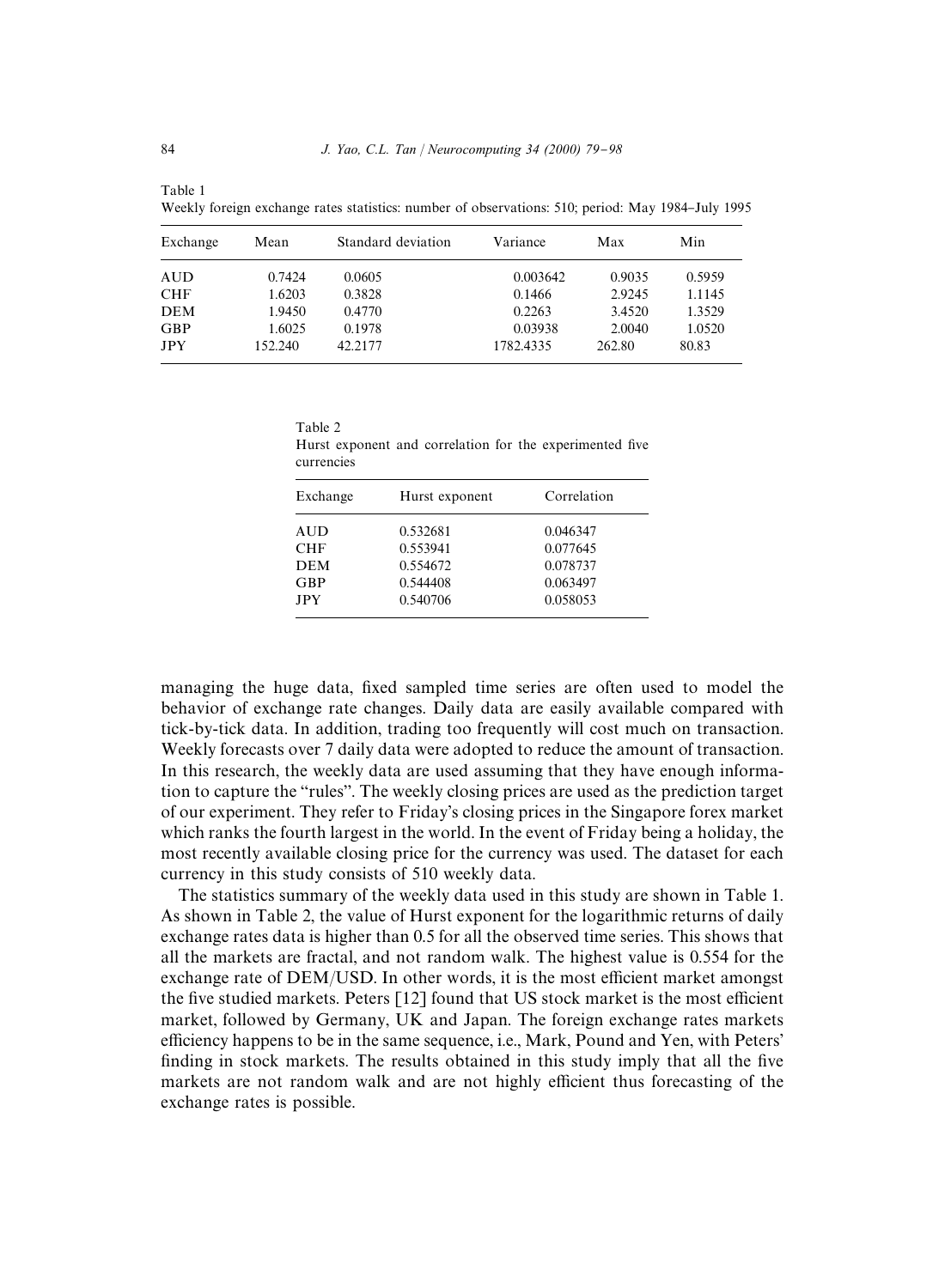## 4. Building a neural network forecasting model

To build a neural network forecasting model, historical data are divided into three portions: training, validation and testing sets. The training set contains 70% of the collected data, while the validation and the testing sets contain  $20\%$  and  $10\%$ , respectively. The division is based on a rule of thumb derived from the experience of the authors. A model is considered good if the error of out-of-sample testing is the lowest compared with the other models. If the trained model is the best one for validation and also the best one for testing, one can assume that it is a good model for future forecasting. The data are chosen and segregated in time order. In other words, the data of the earlier period are used for training, the data of the later period are used for validation, and the data of the latest time period are used for testing. The objective is to discover the underlying "structure" of the mechanism generating the data, i.e., to discover the relationship between present, past and future observations.

#### *4.1. Measurement of neural networks*

A usual measure to evaluate and compare the predictive power of the model is the normalized mean squared error (NMSE) which was used to evaluate entries into the Santa Fe Time Series Competition [19]. Given a set *P* comprising pairs of the actual values (or targets,  $x_k$ ) and predicted values  $(\hat{x}_k)$ , the NMSE which normalizes the MSE by dividing it through the variance of respective series can be defined as

$$
NMSE = \frac{\sum_{k \in P} (x_k - \hat{x}_k)^2}{\sum_{k \in P} (x_k - \bar{x}_k)^2} = \frac{1}{\sigma_P^2} \frac{1}{N} \sum_{k \in P} (x_k - \hat{x}_k)^2,
$$
\n(4)

where  $\sigma^2$  is the estimated variance of the data,  $\bar{x}_k$  being the mean, and *N* is the size of a set *P*. If the estimated mean of the data is used as predictor,  $NMSE = 1.0$ is obtained. The normalized mean squared error is related to  $R<sup>2</sup>$  which measures the (linear) dependence between pairs of desired values and predictions by *NMSE* =  $1 - R^2$ . Additional evaluation measures include the calculation of correct matching number of the actual and predicted values,  $x_t$  and  $\hat{x}_t$ , respectively, in the testing set with respect to the sign and directional change (expressed in percentages). Sign statistics can be expressed as

$$
S_{\text{stat}} = \frac{1}{N} \sum_{k \in P} a_k,\tag{5}
$$

where  $a_k = 1$  if  $x_t \hat{x}_t > 0$  or  $x_t = \hat{x}_t = 0$ , and  $a_k = 0$  otherwise. Similarly, directional change statistics can be expressed as

$$
D_{\text{stat}} = \frac{1}{N} \sum_{k \in P} b_k,\tag{6}
$$

where  $b_k = 1$  if  $(x_{t+1} - x_t)(\hat{x}_{t+1} - x_t) \ge 0$ , and  $b_k = 0$  otherwise.

 These statistics are desirable because the normalized mean square errors measure prediction only in terms of levels. Hence, the quality of the forecast can be measured by  $R^2$ , the correctness of gradient predictions ( $D_{stat}$ ) and the sign changes.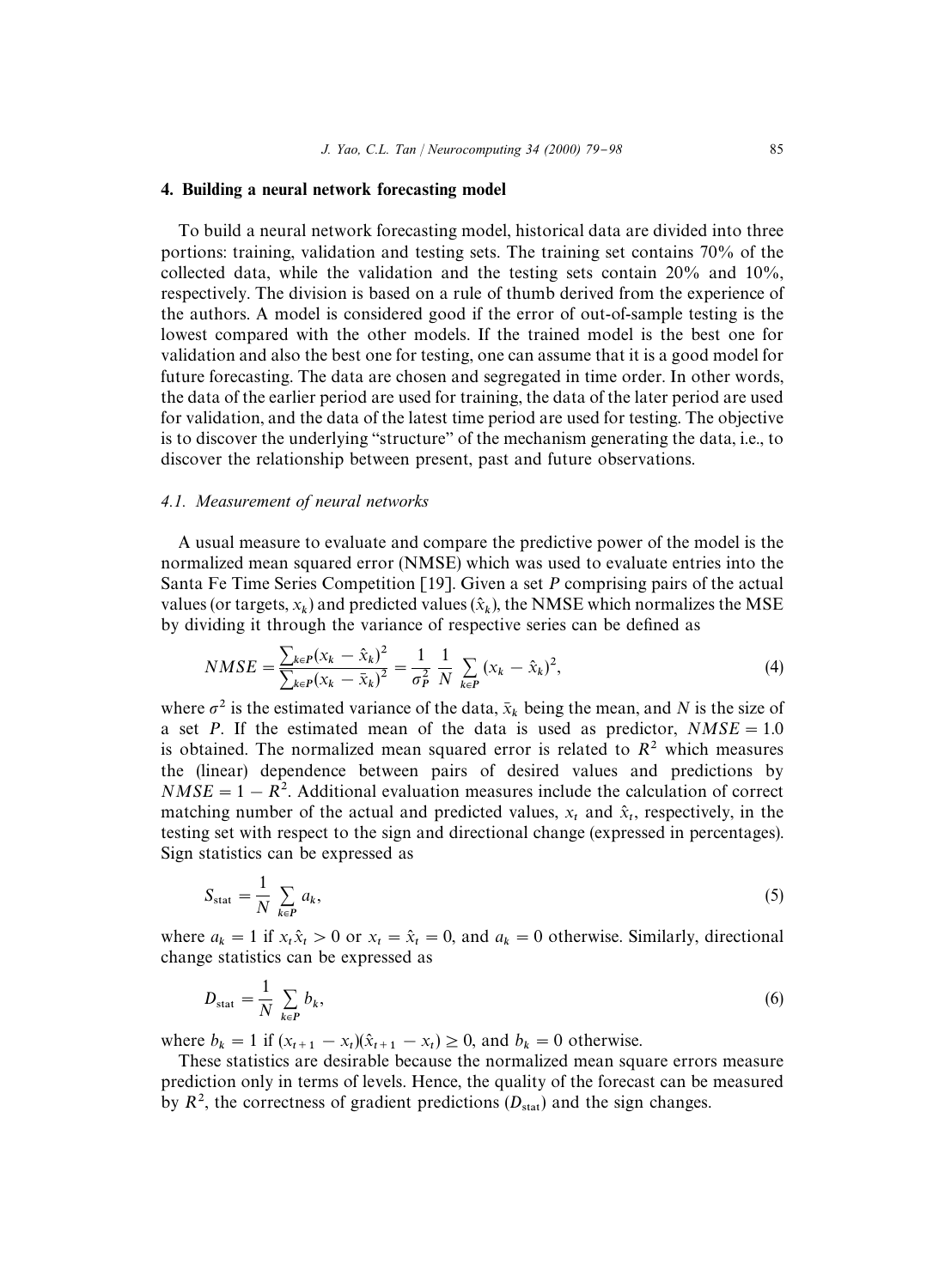| Exchange   | Model       | Test. NMSE $(R^2)$ | Gradient $(\% )$ | US Ret $1\frac{6}{6}$ |
|------------|-------------|--------------------|------------------|-----------------------|
| <b>AUD</b> | $5 - 3 - 1$ | 0.0543(0.9456)     | 55.00            | 1.09                  |
| <b>CHF</b> | $5 - 3 - 1$ | 0.1100(0.8900)     | 56.00            | 8.40                  |
| <b>DEM</b> | $6 - 3 - 1$ | 0.3153(0.6847)     | 51.00            | 4.36                  |
| <b>GBP</b> | $6 - 3 - 1$ | 0.1555(0.8445)     | 54.74            | 2.30                  |
| <b>JPY</b> | $5 - 3 - 1$ | 0.1146(0.8853)     | 53.40            | 3.00                  |

The out of sample forecasting results for neural network models (delay method) for weekly foreign exchange data<sup>a</sup>

<sup>a</sup>Training 1984–1993, testing Nov 1993–July 1995 US Return1 refers to the return achieved by USD for trading Strategy 1.

Table 4 The testing results for neural network models using indicators for weekly foreign exchange data<sup>a</sup>

| Exchange   | Model       | Test. NME | Gradient<br>$(\%)$ | $Ret1_{\text{US}}$<br>(%) | Ret1<br>$(\%)$ | $Ret2_{\text{US}}$<br>$(\%)$ | Ret2<br>(%) |
|------------|-------------|-----------|--------------------|---------------------------|----------------|------------------------------|-------------|
| <b>AUD</b> | $5 - 3 - 1$ | 0.035105  | 73.86              | 8.82                      | 12.19          | 12.43                        | 15.90       |
| <b>AUD</b> | $6-4-1$     | 0.032362  | 76.14              | 8.97                      | 12.34          | 12.67                        | 16.16       |
| <b>CHF</b> | $5 - 3 - 1$ | 0.068819  | 65.91              | 28.49                     | 9.99           | 22.49                        | 4.85        |
| <b>CHF</b> | $6-4-1$     | 0.065962  | 64.77              | 32.36                     | 13.31          | 21.64                        | 4.15        |
| <b>DEM</b> | $5 - 3 - 1$ | 0.063462  | 61.36              | 22.86                     | 8.86           | 15.20                        | 2.07        |
| <b>DEM</b> | $6-4-1$     | 0.061730  | 64.77              | 27.84                     | 13.27          | 18.00                        | 4.55        |
| GBP        | $5 - 3 - 1$ | 0.061370  | 73.86              | 7.22                      | 2.87           | 14.78                        | 10.13       |
| <b>GBP</b> | $6-4-1$     | 0.053650  | 72.73              | 10.62                     | 6.13           | 16.48                        | 11.76       |
| <b>JPY</b> | $5-4-1$     | 1.966195  | 46.59              | 19.71                     | 3.47           | 0.00                         | $-13.57$    |
| <b>JPY</b> | $6-4-1$     | 1.242099  | 46.59              | 23.42                     | 6.67           | 0.00                         | $-13.57$    |
| <b>SGD</b> | $5 - 3 - 1$ | 0.268410  | 39.77              | 7.70                      | 2.42           | 5.95                         | 0.75        |
| <b>SGD</b> | $6-4-1$     | 0.376993  | 38.64              | 7.00                      | 2.26           | 5.28                         | 0.62        |

!*Training* 18 May 1984}12 July 1991, *Validation* 19 Nov 1991}29 Oct 1993, *Testing* 5 Nov 1993}7 July 1995. *Ret*1: Return using the difference between the predictions this and next period as a criterion for trading; *Ret*2: Return using difference between the prediction next period and the actual level this period; *Ret*1 US denotes the starting currency which is USD.

The real aim of forecasting is the trading profits or financial gains based on prediction results. It does not matter whether the forecasts are accurate or not in terms of NMSE or gradient. After the forecast results were obtained from the neural network models, a program simulating the real trading was developed to test the possible monetary gains. Since this is not the real trading, we name it as paper profits.

The paper profits are calculated by the return one can expect if one starts with either the USD or the currency under consideration. Assume that a certain amount of seed money is used in this program. The seed money is used to buy a certain amount of another currency when the prediction shows a rise in that currency. At the end of the testing period, the currency should be converted to the original currency of the seed money using the exact direct or cross rate of that day. The results obtained are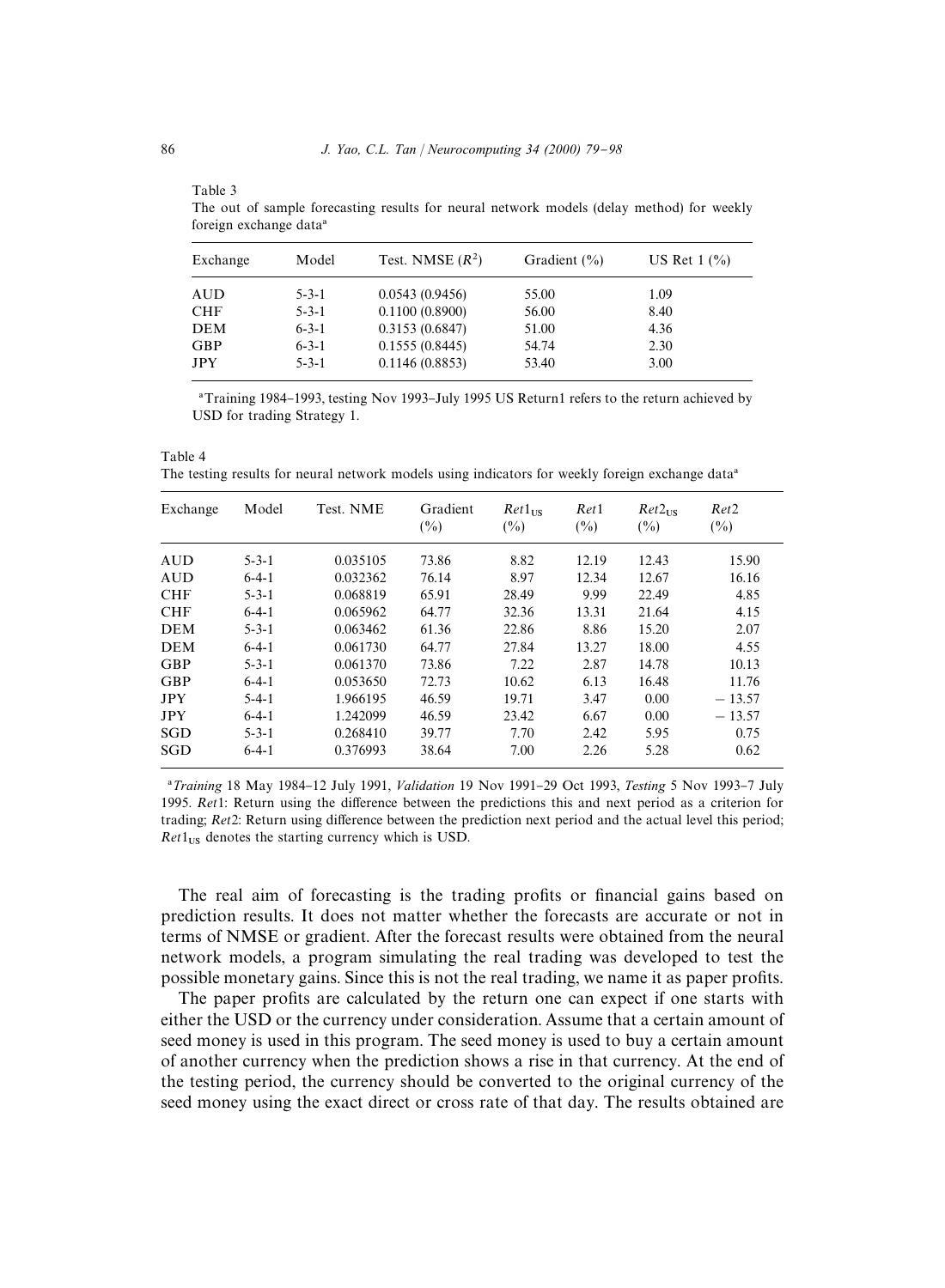shown in Tables 3 and 4. The paper profit is calculated as follows:

$$
Return = \left(\frac{MoneyObatined}{SeedMoney}\right)^{52/w} - 1,\tag{7}
$$

where *MoneyObtained* is the amount of the money obtained on the last day of testing; *SeedMoney* is amount of money used for trading on the the first day of testing; and *w* the number of weeks in testing period.

# *4.2. Trading strategies*

Trading is an art. As there is no perfect forecasting technique, trading profit is ensured only by a good trading strategy taking "full" advantage of a good forecasting method. There are two kinds of trading strategies used in this study. One uses the difference between predictions, and another uses the difference between the predicted and the actual levels to trade.

*Strategy* 1:

$$
\text{if } (\hat{x}_{t+1} - \hat{x}_t) > 0 \quad \text{then } buy \text{ else } sell. \tag{8}
$$

*Strategy* 2:

$$
\text{if } (\hat{x}_{t+1} - x_t) > 0 \quad \text{then } buy \text{ else } sell. \tag{9}
$$

Here  $x_t$  is the actual level at time *t*, where  $\hat{x}_t$  is the prediction of the neural networks.

The reason for the different results of the different strategies lies in the noise. Assume that the noise of the prediction at time  $t$  is  $\delta_t$ , then the following equation holds:

$$
x_t = \hat{x}_t + \delta_t. \tag{10}
$$

Which strategy is more accurate depends on  $|\delta_{t+1} - \delta_t|$  and  $|\delta_{t+1}|$ . If  $\delta_{t+1}$  and  $\delta_t$  have different signs, then Strategy 1 is better than Strategy 2. Otherwise Strategy 2 is better than Strategy 1.

Transaction cost will be considered in real trading. In this paper, 1% of transaction cost was included in the calculation. The transaction cost of a big fund trading, and thus affecting the market rates was not taken into consideration. To be more realistic, a specific amount of transaction cost has to be included in the calculation.

Using one currency as an example, say JPY, if the forecast shows that JPY is going up and the currency at hand is Dollar, then the strategy is to buy Yen. If the forecasts show that Yen is going down and the currency at hand is Yen, then the strategy is to sell Yen. Otherwise, no action is taken.

What are the criteria for determining whether the currency is going up or down? If the output of neural network is given in percentage of changes, we can use positive or negative output to show that the currency is going up or down. The returns of the two different strategies based on the best results so far are as follows: The GBP trades that depend on the difference between the prediction of this period and the prediction of the next period (Strategy 1) achieved 14.78% in annual return. The GBP trades that depend on the difference between the prediction next period of the neural network and the actual level of this time period (Strategy 2) received 7.22% in annual return. In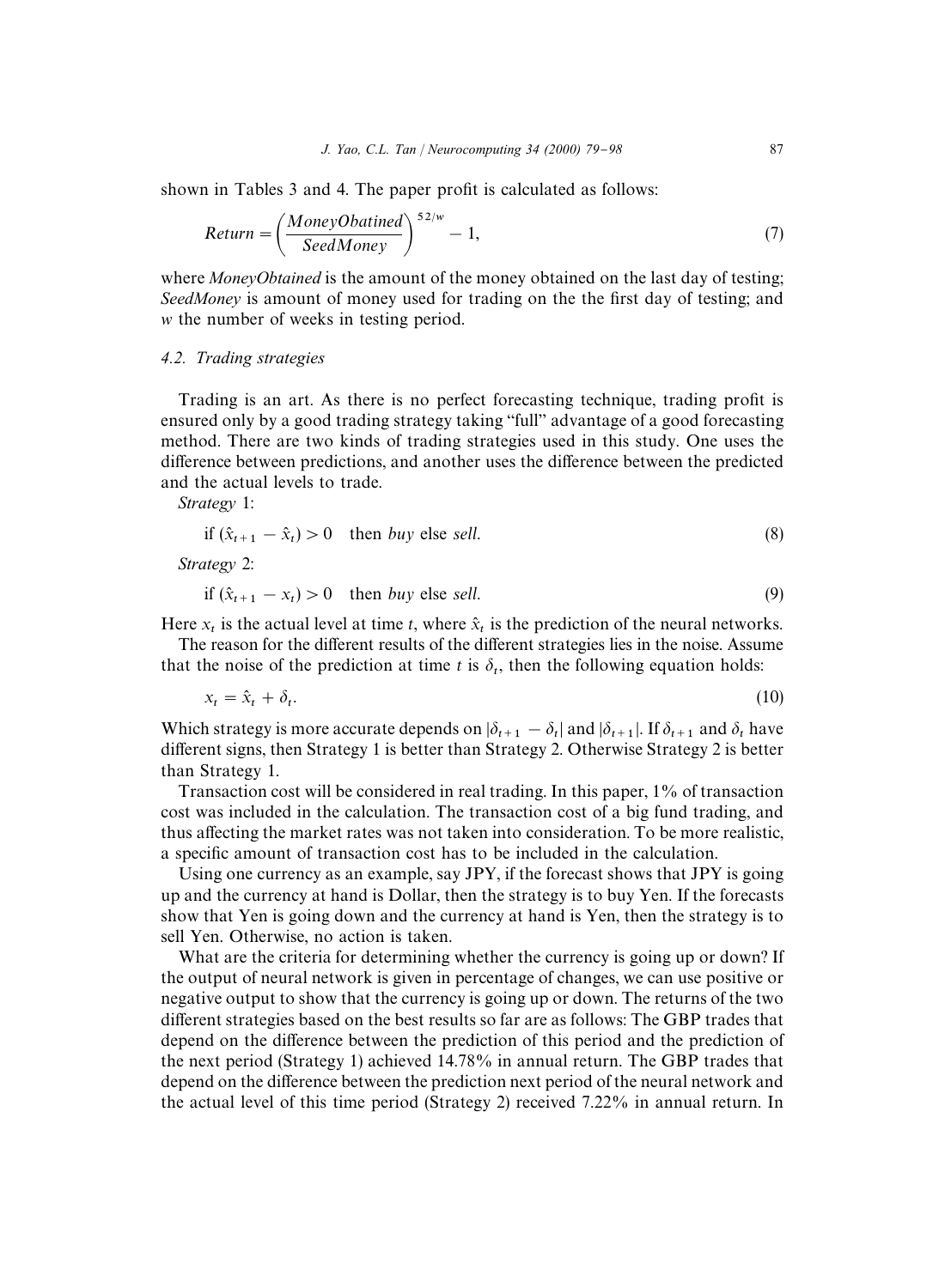actual trading, practitioners may choose one of the strategies. A conservative trading strategy would require a trader to act only when both strategies recommend the same actions.

#### *4.3. Neural network forecasting model*

Basically, three experiments are conducted in this research. First, a purely timedelayed model is built to capture the relationship between next week's exchange rate and the historical exchange rates. The purely time-delayed forecast method is one of the simplest technical analysis methods. The normalized exchange rates of the previous periods are fed to a neural network to forecast the next period exchange rate in this model. For example, the inputs to a 5-*x*-1 neural network are  $FX_{i-4}$ ,  $FX_{i-3}$ ,  $FX_{i-2}, FX_{i-1}$  and  $FX_i$  while the output of the neural network is  $FX_{i+1}$ , the next week's exchange rate where  $FX_i$  stands for the current week's exchange rate. The architecture of the neural network is denoted by *i*-*h*-*o*. The *i*-*h*-*o* stands for a neural network with *i* neurons in input layer, *h* neurons in hidden layer, and *o* neurons in output layer. In our experiments, up to eight weeks of time-delayed data are used. We find that there is no significant improvement in terms of NMSE for the networks with more than six inputs. Sometimes the results are even worse. This shows that increasing the number of inputs does not necessarily increase the accuracy of predictions. One reason may be that the information provided by others factors are already included in the essential factors. In the case of worse performance, it may be due to that introducing of extra new delayed inputs brings in nodes that learnt on specific noises. In the interest of space, only the best of the models obtained in the experiment are presented in this paper.

The purely time-delayed method for prediction sometimes leads to prediction that seems to generate a time-delayed time series of the original time series. With the inclusion of some popular indicators used by traders, it might help to remove some of the time-delay characteristics of the prediction.

The father of Dow-Jones, Charles Dow, categorized the trend into three different levels, namely the primary or major trend, the secondary or intermediate trend, and the minor trend [17]. He likened the three levels of trend to the tides, waves and ripples of the sea. The advantage of moving average is that it tends to smooth out some of their irregularities that exist between market days. One disadvantage of this method is that the calculation always lags behind the current market. The primary trend lasts more than one year or longer. The secondary trend usually lasts from three weeks to three months. The minor trend is meaningless in itself. However, a series of three or more minor trends can make up the primary trend or the corrective secondary trend. Following Dow-Jones theory, moving averages are used as inputs to the neural network in the second experiment. MA5, MA10, MA20, MA60, and MA120 are fed to the neural networks to predict the following week's rate. They refer to moving averages for one week, two weeks, one month, one quarter and half a year, respectively. MAs are calculated on the trading days. MA5 stands for five trading days' moving average. The filtered figures may provide more information to the model than the purely delayed data. Further, the forecasts for each of the currencies were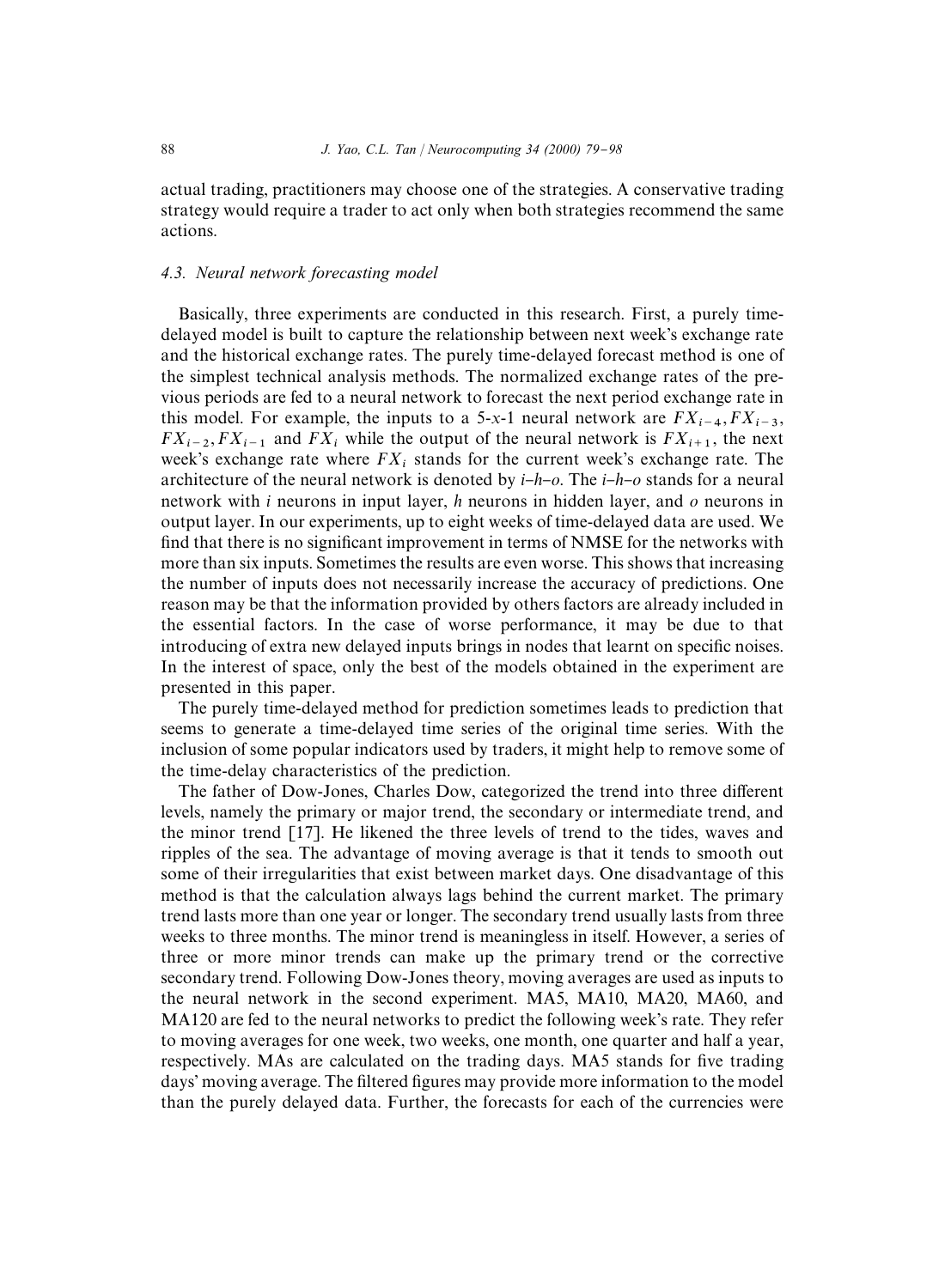repeated, but with a hybrid of indicators and one time-delay term. The results are presented in Table 4 where the configuration 5-*x*-1 stands for indicator model while 6-*x*-1 stands for the hybrid model.

Finally, a more in depth research on one of the currencies, namely CHF, is conducted as the third experiment. Instead of finding just one good solution, data are partitioned equally using bootstrapping rules to find models in different time periods. Specifically, 12 data sets are generated and each contains six years training and validation data while half a year data are used for out of sample testing.

## 5. Prediction results and discussion

# *5.1. Weekly exchange rate forecast using purely time delayed time series*

The measurements of the forecasting results for purely time-delayed method are shown in Table 3. Figs.  $1(a)$ –(e) are the diagrams showing the predicted and the actual time series of the exchange rates of AUD/USD, CHF/USD, DEM/USD, GBP/USD and JPY/USD for the period of November 1993 to July 1995 (out of sample).

From the table and diagrams, we find that the fitness between the two curves and the NMSE level are quite good. However, the gradients are only a little above 50% which means the forecasts are only slightly better than the chance in tossing a coin. No doubt such results would not be accepted by the practitioners. Thus the second approach is necessary.

#### *5.2. Weekly exchange rate forecast using indicators*

The measurements of the forecasting results are shown in Table 4. An additional term of time delay is introduced as input to the 6-*x*-1 model. Our results however show that this does not contribute significantly to the improvement of hit rate, or  $D_{\text{stat}}$ , as shown in Table 4. For example as shown in Figs. 2(a) and (b), for Australian Dollar, the results show that the hit rate of 6-4-1 is slightly higher than that of the pure indicator forecasting method with a configuration of  $5-3-1$ . The hit rate of the former is 76.14% and that of the latter is 73.86%. Hence, the diagrams with additional time delay term for the other currencies are not shown in this paper.

The comparative diagrams showing the predicted (NN output) and the actual (XXX target) time series for the period of Nov 1993–July 1995 (out of sample) are shown in Figs.  $2(a)$ –(f) for AUD/USD, AUD/USD (with an additional time-delay input), CHF/USD, DEM/USD, GBP/USD, and JPY/USD.2 From the results presented

<sup>&</sup>lt;sup>2</sup>The big lap between the actual level and predicted level of JPY/USD is due to the normalization method used in this study and the market changes. The normalized data are calculated using the actual data and the maximum and minimum of training data. The minimum value of JPY/USD before November of 1993 is just below 110, but most of levels after April 1995 are lower than 85. The result of this research shows that the neural networks have only learned the rule of trend and not the level of the exchange rate. So the neural networks can only get better paper profit using Strategy 1. And the graph for JPY/USD is very bad if we only consider the levels.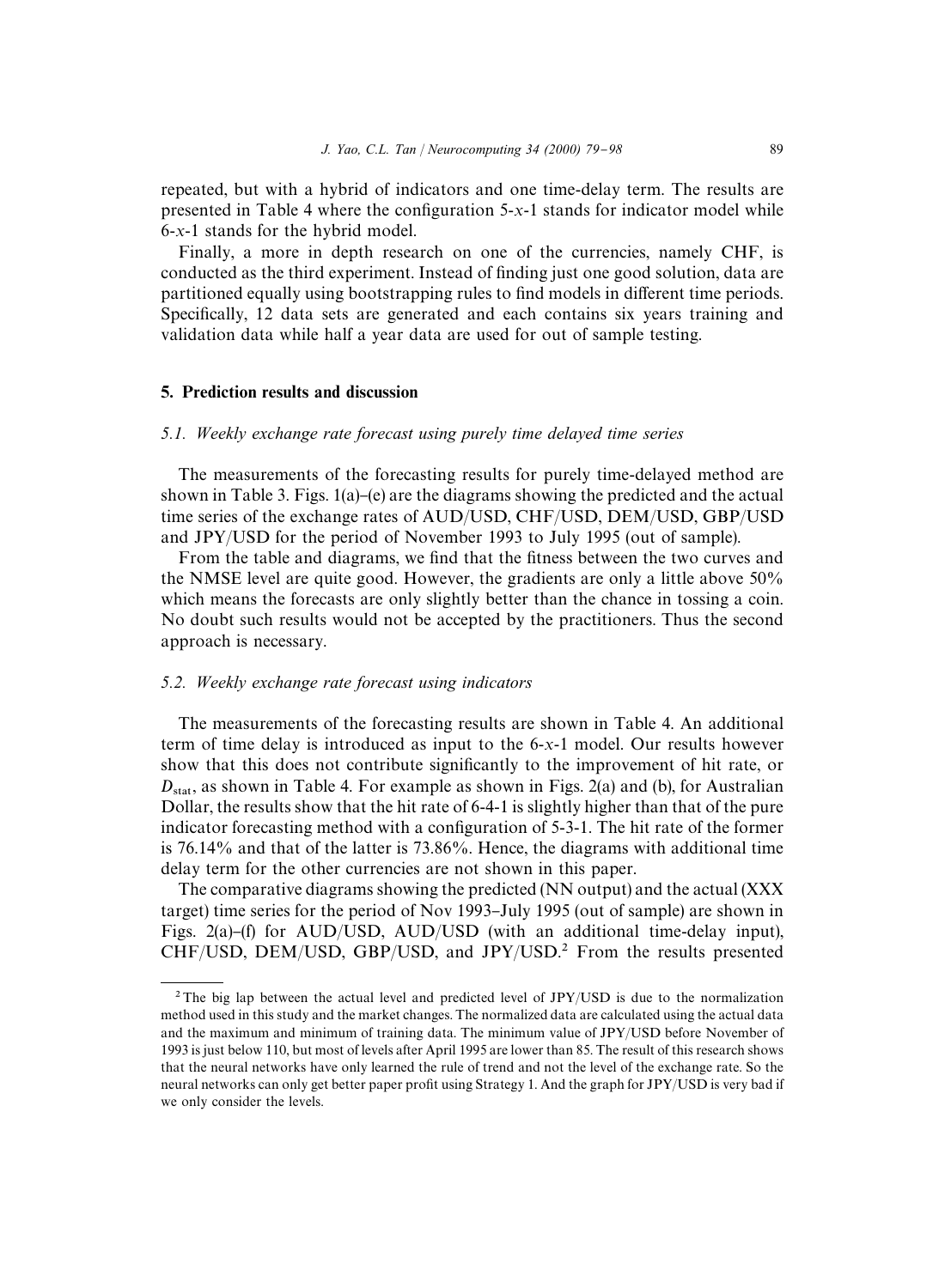

Fig. 1. Purely time-delay model prediction on weekly exchange rates, Nov 1993-July 1995.

here, we can safely conclude that hit rates of approximately 70% can be achieved consistently for AUD, GBP, and somewhat lower for CHF and DEM.

Also, from the graphs, one can conclude that the forecasts for the first 20 weeks of the pure testing period look "impressive". The performance on the five currencies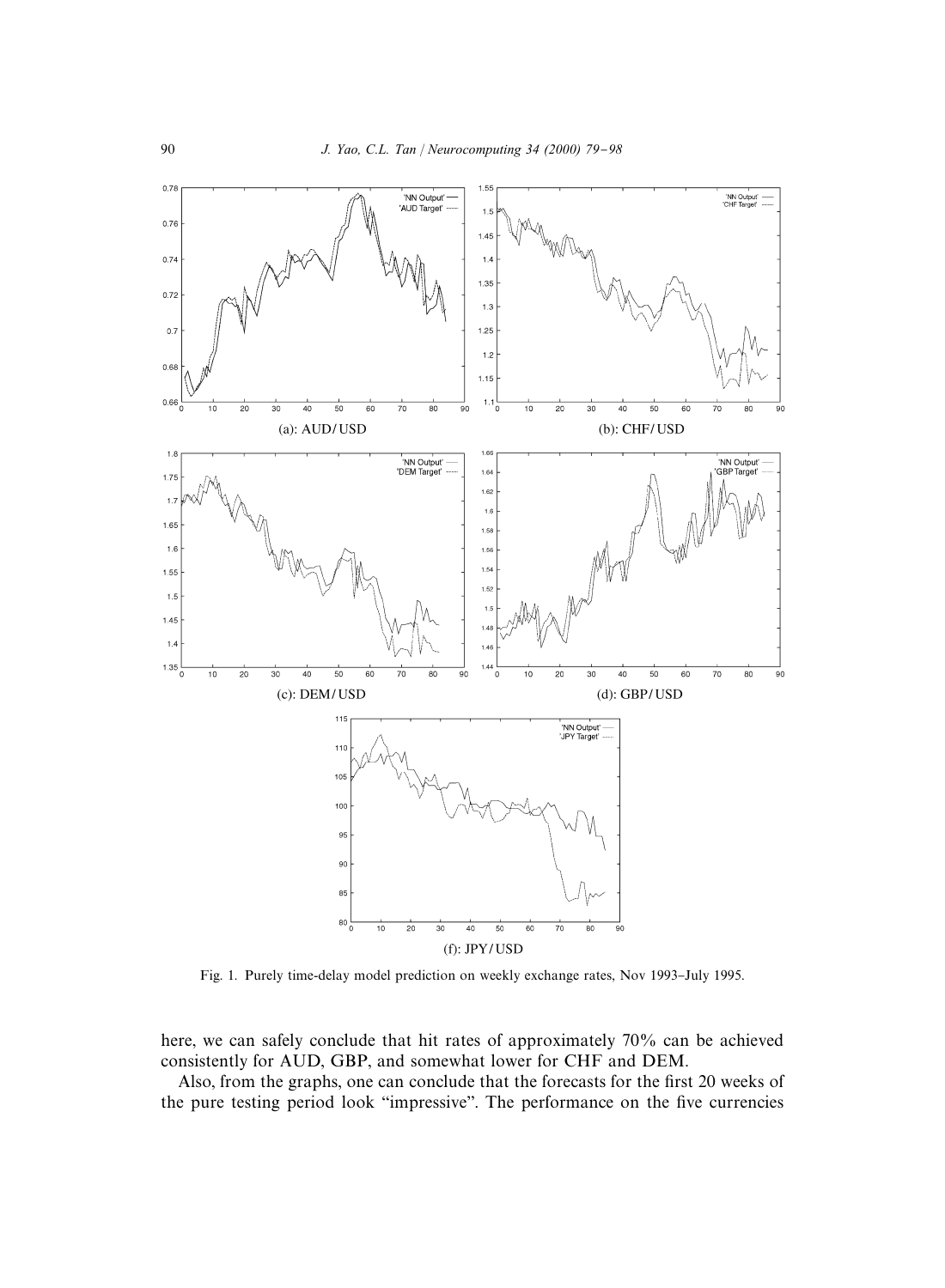

Fig. 2. Indicator model prediction on weekly exchange rates, Nov 1993-July 1995.

shows a degradation in forecasting in about the third quarter after training. This means that, the neural network needs to be retrained, probably every 20 weeks (or half a year) with the latest data to increase the chance of achieving a better forecast. This indicates the presence of 'recency' problem of the network, namely, the network did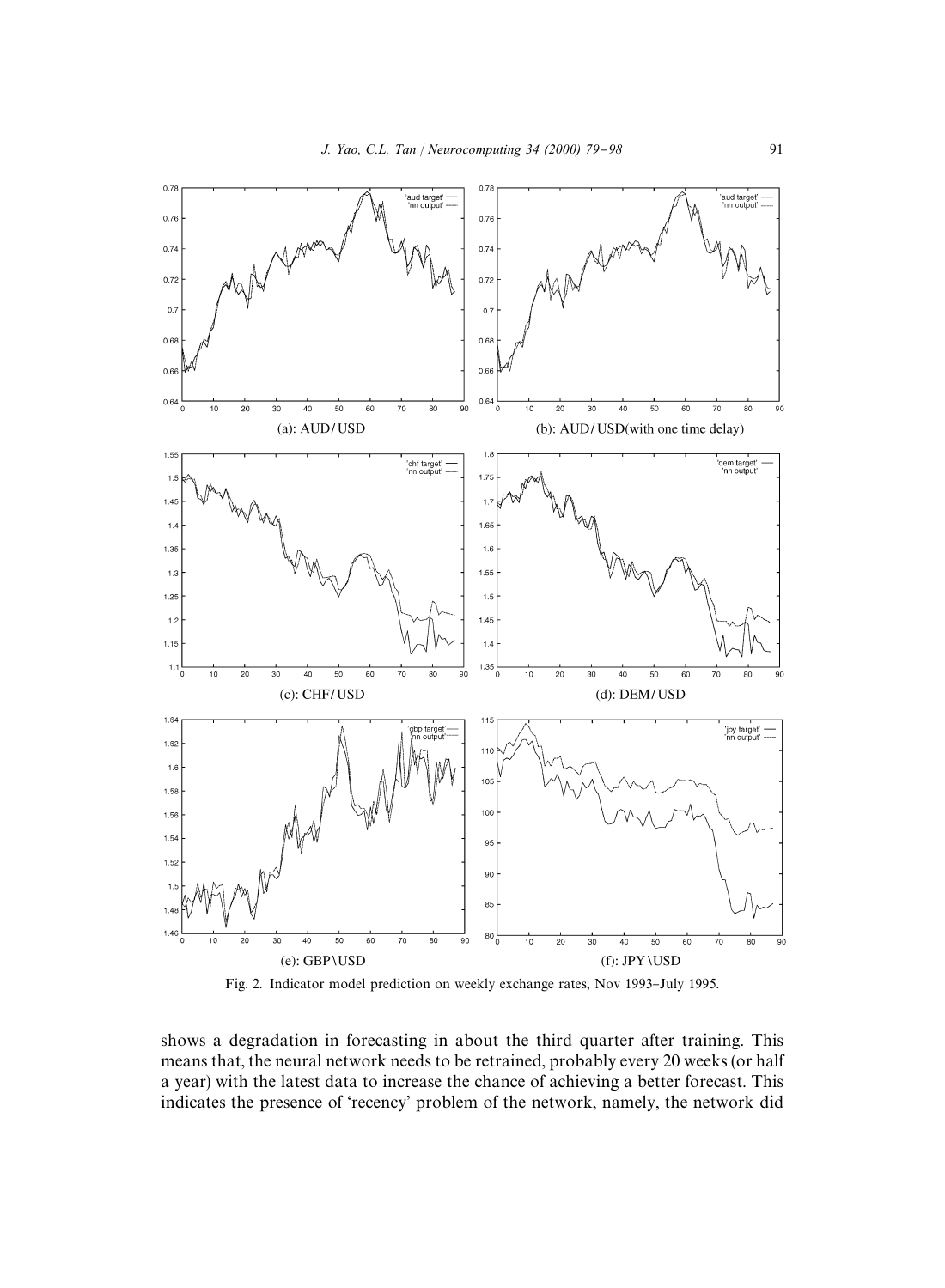retain some memory of the history. A half a year forecast period is thus recommended based on the present study. Notice that, in actual application, only validation data sets would be required together with the training data sets. So, we manage to experiment to retrain the neural network model every half a year. In Section 7, the results for Swiss Franc will be presented.

#### 6. Comparison with ARIMA

Table 5

To compare the neural network forecasting results with other models. The *autoregressive integrated moving average* (ARIMA) model is used as the first benchmark in this research. ARIMA Model was introduced by George Box and Gwilym Jenkins [2] in 1976. The Box–Jenkins methodology provided a systematic procedure for the analysis of time series that was sufficiently general to handle virtually all empirically observed time series data patterns.  $ARIMA(p, d, q)$  is the general form of different ARIMA models. Here *p* stands for the order of the autoregressive process, *d* represents the degree of differencing involved, and  $q$  is the order of the moving average process. To compare the forecasting results of the neural networks, a number of ARIMA models were built. Table 5 is the results of ARIMA models with different trading strategies.

The entire data set was used as fitting data for the ARIMA models. In other words, the data forecast by ARIMA were already used in the fitting stage of ARIMA model building. The results obtained from the ARIMA models should be compared with *Ret*1 in Table 4. In other words, the ARIMA models should deliver worse out-ofsample forecasting returns than the ARIMA results indicated in Table 5.

Focusing on the gradients, the ARIMA method can achieve about 50% of correctness while up to 73% of correctness can be achieved using neural network models.

| ARIMA model | Gradient $(\% )$ | $Ret1_{\text{IS}}$ (%) | $Ret2_{\text{US}}$ (%) |
|-------------|------------------|------------------------|------------------------|
| AUD(101)    | 52.27            | 1.43                   | 1.36                   |
| AUD(202)    | 54.32            | 1.53                   | 1.21                   |
| CHF(101)    | 38.64            | 6.94                   | $-1.42$                |
| CHF(202)    | 55.86            | 5.43                   | 0.64                   |
| DEM(101)    | 43.18            | 3.48                   | 3.49                   |
| DEM(202)    | 44.62            | 3.48                   | 3.22                   |
| GBP(101)    | 53.41            | 2.24                   | 3.67                   |
| GBP(202)    | 51.77            | 2.63                   | 1.32                   |
| JPY(101)    | 44.32            | $-1.47$                | $-0.52$                |
| JPY(202)    | 44.32            | $-0.78$                | 0.02                   |

The result of using ARIMA (AUD(101) stands for the ARIMA result of AUD using  $ARIMA(1, 0, 1)$  model and the same rules are applied to other currencies)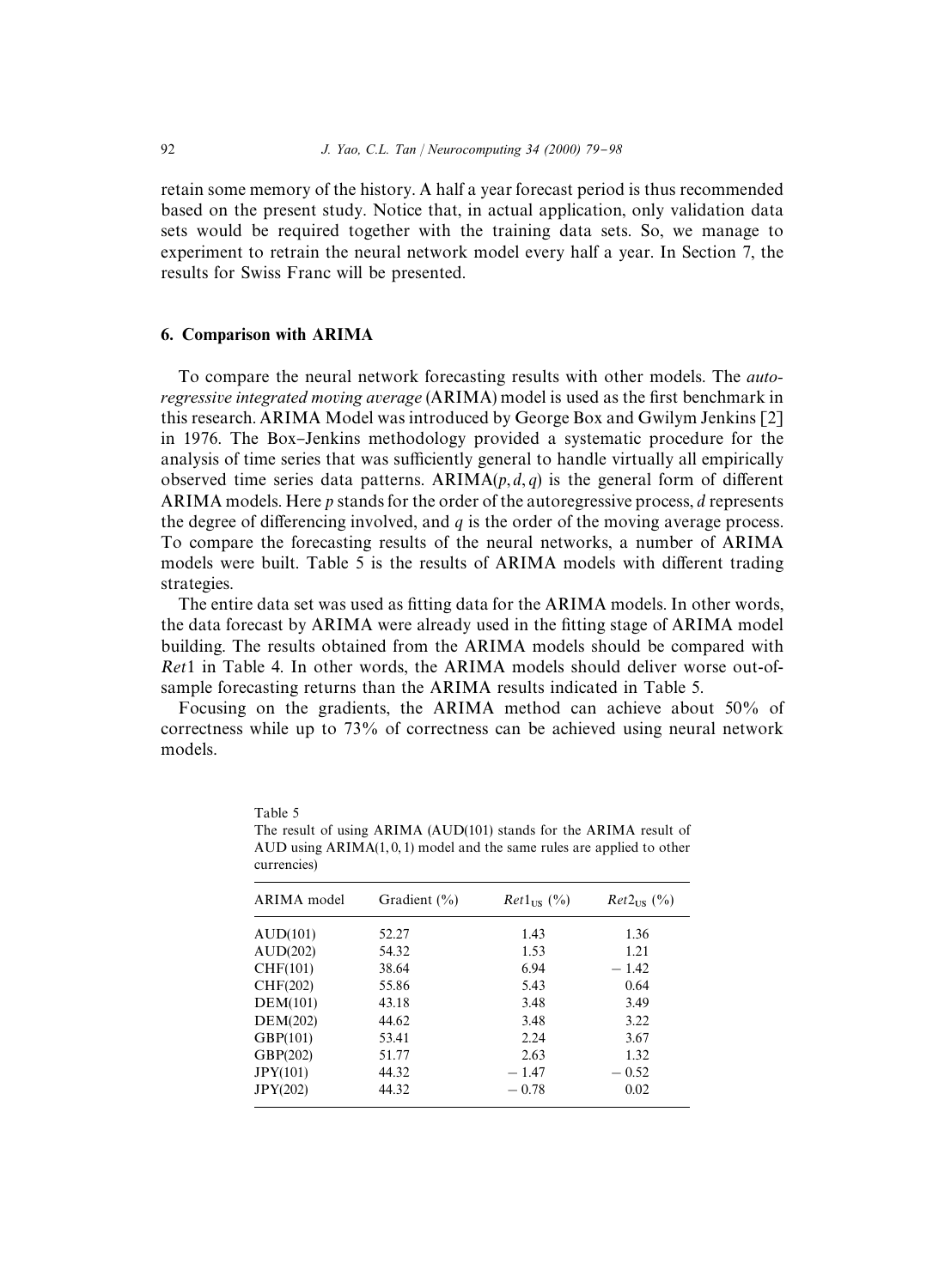From practitioners' point of view, returns are more important than gradients. With reference to Tables 5 and 4, the differences between ARIMA models and neural network models are significant. The best return for ARIMA models using Strategy 1 regardless of the devaluation and strategies is 6.94%, while for neural network models is 32.36%.

The results show that irrespective of NMSE, gradient or profit, the neural network models are much better than the traditional ARIMA model. In the case of forecasting five major currencies exchange rates, neural network model can work as a viable alternative forecasting tool.

## 7. Further research on CHF/USA rates forecasting

In this section, we will investigate the consistency of the neural network models. As found in the previous diagrams, the good results can last about half a year. We partition the whole data into 12 segments (namely CHF1 to CHF12) each covering an overlapping period of  $6\frac{1}{2}$  years. The twelve  $6\frac{1}{2}$  year periods are progressively displaced by  $\frac{1}{2}$  year. Thus, the first  $6\frac{1}{2}$  year period (for CHF1) spans from January 1984 to June 1990. The next period is slid along the time horizon for half a year, i.e., it spans from July 1984 to December 1990. The last time period spans from July 1989 to November 1995.

Amongst the  $6\frac{1}{2}$  year data, the first 6 years' data, or 312 weeks, were used for training and validation while the remaining half a year's data, or 26 weeks, were used to test the performance of the neural network model. Of the 312 data, 260 were used as training data and 52 are used as validation. For each data segment, a variety of network architectures were experimented. The best architecture, in term of *NMSE*, for each data segment, is presented in the Table 6.

| Name             | Archit.     | $\alpha$ | $\eta$ | <b>NMSE</b> | Grad $1 \ (\%)$ | Grad2 (%) |
|------------------|-------------|----------|--------|-------------|-----------------|-----------|
| CHF1             | $6 - 2 - 1$ | 0.9      | 0.0030 | 0.170480    | 64.00           | 84        |
| CHF <sub>2</sub> | $6 - 2 - 1$ | 0.9      | 0.0050 | 0.030029    | 61.54           | 72        |
| CHF3             | $6 - 2 - 1$ | 0.9      | 0.0030 | 0.120893    | 53.85           | 76        |
| CHF4             | $6 - 2 - 1$ | 0.9      | 0.0006 | 0.123096    | 61.42           | 36        |
| CHF <sub>5</sub> | $6 - 3 - 1$ | 0.9      | 0.0006 | 0.042554    | 65.38           | 84        |
| CHF <sub>6</sub> | $6 - 3 - 1$ | 0.9      | 0.0007 | 0.144654    | 42.31           | 76        |
| CHF7             | $6-4-1$     | 0.9      | 0.0010 | 0.662526    | 53.85           | 68        |
| CHF <sub>8</sub> | $6 - 3 - 1$ | 0.9      | 0.0008 | 0.051245    | 65.38           | 84        |
| CHF9             | $6 - 2 - 1$ | 0.9      | 0.0009 | 0.207124    | 53.85           | 72        |
| CHF10            | $6 - 2 - 1$ | 0.9      | 0.0200 | 0.106726    | 69.23           | 92        |
| CHF11            | $6 - 3 - 1$ | 0.9      | 0.0003 | 0.040063    | 61.53           | 68        |
| CHF12            | $6 - 2 - 1$ | 0.9      | 0.0008 | 0.145288    | 66.67           | 82        |

The technical details of chosen architectures and their forecasting potentials<sup>a</sup>

Table 6

<sup>a</sup>x: learning rate; *n*: momentum rate; NMSE: normalized mean-squared error; *Grad1*, *Grad2*: correctness of gradients for testing data.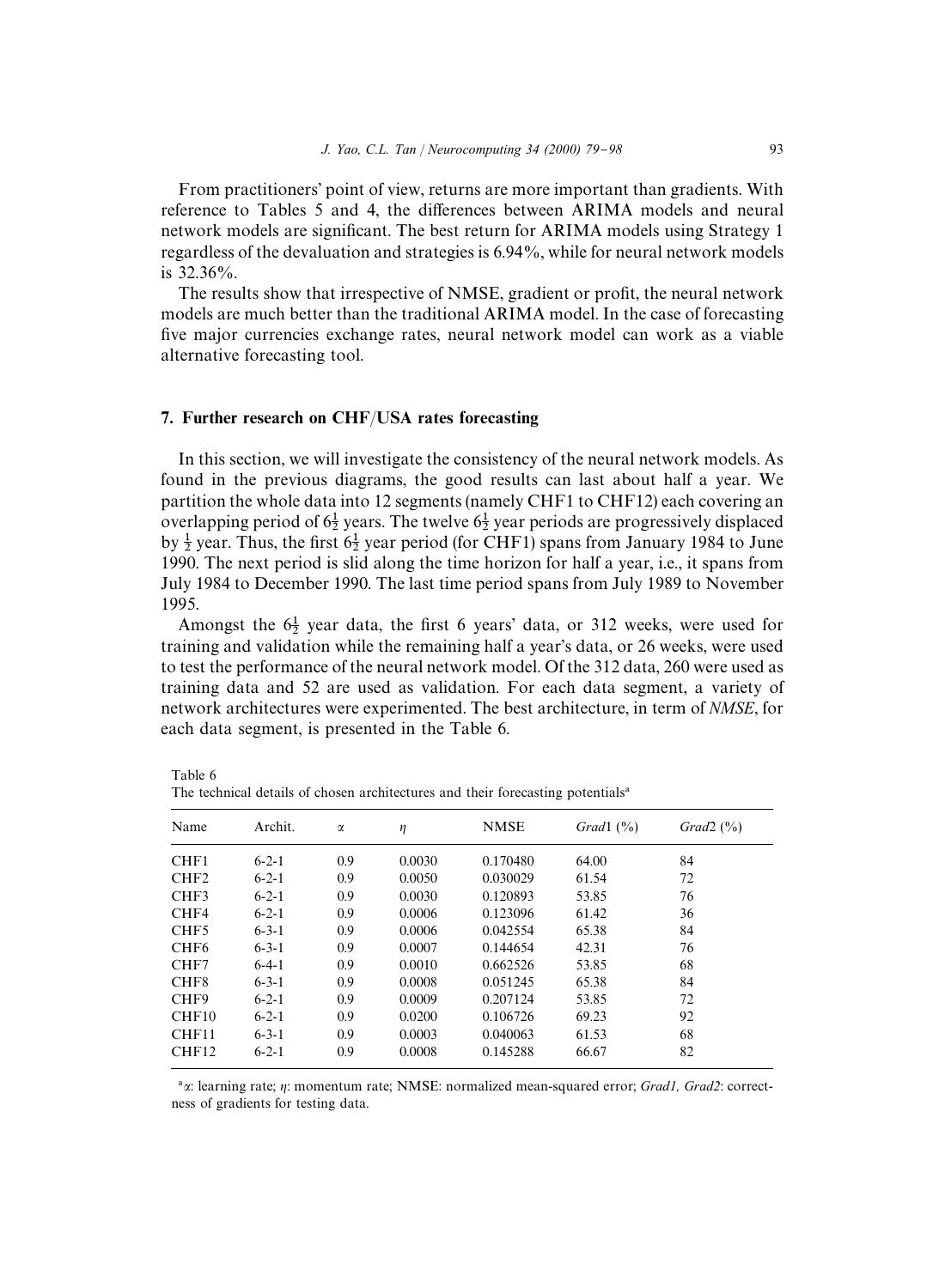| Name              | Ret1<br>$(\%)$ | $Ret1_{USD}$<br>$(\%)$ | Ret2<br>$(\%)$ | $Ret2_{USD}$<br>$(\%)$ | Bench. I<br>(%) | Bench. II<br>$(\%)$ |
|-------------------|----------------|------------------------|----------------|------------------------|-----------------|---------------------|
| CHF1              | 18.59          | 11.20                  | 35.93          | 27.45                  | $-6.24$         | 12.59               |
| CHF2              | 9.31           | 19.47                  | 12.58          | 23.05                  | $-3.00$         | 12.21               |
| CHF3              | 8.72           | 29.63                  | 12.49          | 34.12                  | 19.05           | 1.27                |
| CHF4              | $-7.97$        | 10.97                  | $-4.96$        | 14.60                  | 32.70           | $-9.09$             |
| CHF <sub>5</sub>  | 47.72          | $-0.58$                | 58.99          | 7.00                   | 25.90           | 27.99               |
| CHF <sub>6</sub>  | $-10.54$       | 21.62                  | 8.92           | 48.06                  | 35.94           | $-2.45$             |
| CHF7              | 20.34          | 19.30                  | 26.45          | 25.35                  | $-0.87$         | $-9.69$             |
| CHF <sub>8</sub>  | 31.85          | 12.14                  | 67.74          | 42.66                  | $-14.95$        | 16.76               |
| CHF9              | $-9.91$        | $-11.57$               | 23.31          | 15.46                  | $-6.36$         | $-13.66$            |
| CHF <sub>10</sub> | 20.24          | 27.80                  | 30.01          | 38.17                  | 6.28            | $-2.11$             |
| CHF11             | 5.23           | 25.97                  | 19.97          | 32.84                  | 19.70           | $-8.38$             |
| CHF <sub>12</sub> | 1.80           | 13.58                  | 20.71          | 34.68                  | 11.58           | $-3.69$             |

| Table 7                                     |  |  |
|---------------------------------------------|--|--|
| Benchmark results for different time period |  |  |

Table 8 Analysis of results for different models<sup>a</sup>

| Name          | Ret1  | $Ret1_{\text{USD}}$ | Ret2  | $Ret2_{\text{LSD}}$ | Bench. I | Bench. II |
|---------------|-------|---------------------|-------|---------------------|----------|-----------|
| Median        | 9.31  | 19.30               | 20.71 | 27.45               | 11.58    | $-2.11$   |
| Average       | 11.28 | 14.96               | 26.01 | 28.62               | 9.98     | 1.81      |
| Portfolio     | 12.43 | 11.00               | 27.03 | 29.45               | 9.88     | 1.88      |
| Acceptability | 69.23 | 84.62               | 84.62 | 100                 | 61.54    | 30.77     |

<sup>a</sup> Median: median of 12 models; Average: average profit from 12 models; Portfolio: Profit of the sum of 20% of Max, 20% of Min and 60% average of others; Acceptability: Percentage of profit greater than 5% annually.

Instead of ARIMA model, two strategies serving as new benchmarks are introduced. Benchmark I uses a "buy-and-hold" strategy while Benchmark II uses a "trendfollow" strategy. The Benchmark I's strategy is to buy the USD at the beginning of the testing period and then sell it at the end of the testing period. The Benchmark II's strategy is to buy when the market is continually up for two weeks and sell when it is down for one week. Table 7 shows the differences between paper profits and their benchmark profits. All trade on Fridays.

The study of the 12 data segments shows that the neural network models could be applied to future forecasting. Compared with the two benchmarks, the neural network model is better. As shown in Table 8, for the neural network, the worst percentage of acceptable profit, assuming at least  $5\%$ , is 69.23 among the four strategies, while the benchmarks can only achieve 61.54 and 30.77 respectively. Referring to Table 8 again, another comparison was made for the forecasting results. Assume that we have a portfolio profit based on  $20\%$  of maximum of profit,  $20\%$  of minimum profit, and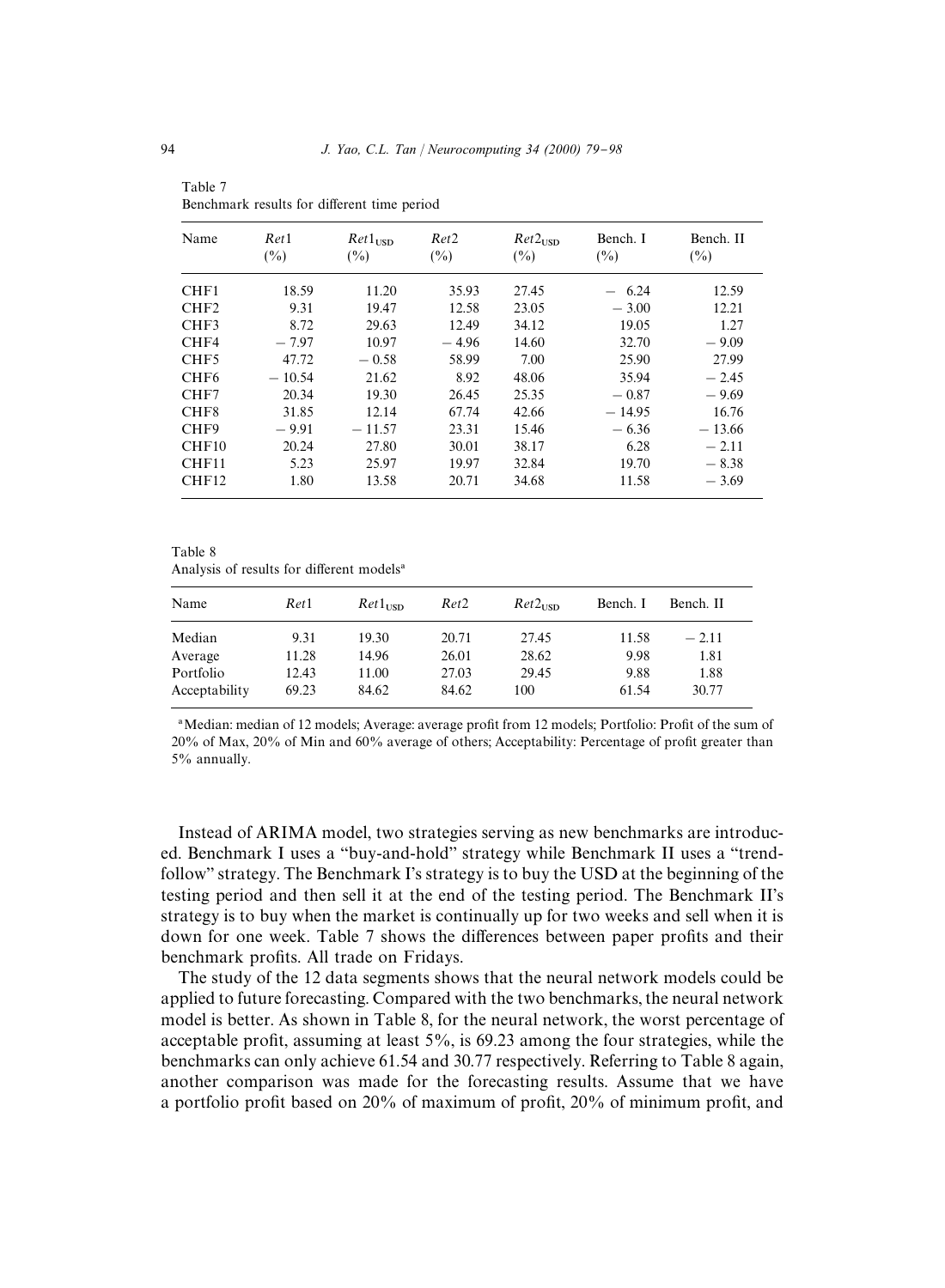$60\%$  of average profits from other data segments. This will indicate the general performance of each strategy.

Figs.  $3(a)$  and (b) are the graphical presentation of the profit gained for each strategy.

## 8. Conclusion and further research

The present study has given rise to the following observations:

- (1) The forecasting results are very promising for most currencies except Yen. In using neural networks to perform technical forecasting, i.e., feeding simple technical indicators as inputs to neural network, better results are obtained for Australian Dollar, Swiss Franc, and British Pound and perhaps Deutsch Mark. The results for Japanese Yen are the worst especially when Strategy 2 is used. This is similar to our forecasting results using ARIMA models. There may be some factors related to Yen that need to be studied. One reason could be that the market for Yen is bigger and more efficient than the markets for Australian Dollar, Swiss Franc, and British Pound. The traders of the Yen market may depend more on technical analysis and they may act quickly after any sign appears. Hence, technical analysis may not be a good tool for forecasting the trends of Yen as everybody is well aware of the meaning of technical signals.
- (2) To take more advantage from neural network forecasting results, trading strategies need to be considered in real trading. Strategy 2 has been found more powerful in using the neural network forecasting results, the theoretical study of it is under exploration. Between the two simple trading techniques, the "buy-andhold" strategy (Benchmark I) is better than the "trend-follow" (Benchmark II) though they are generally worse than neural network models as shown in Fig. 3 and Table 7.
- (3) There is a need to have an effective measure of neural network performance rather than just the goodness of fit such as NMSE. A very small NMSE is not necessarily a general indicator of good performance. The sum of the NMSE of the three parts of data (training, validation and testing) must be kept small, not just the training NMSE alone. Sometimes having small NMSEs for testing and validation is more important than having small NMSE for training. Instead of just using NMSE alone, three levels of judgment, NMSE, gradient and profits are proposed and studied in this research. The hit rate may be a better standard for determining the quality of the forecast. After all, the return depends a lot on the trading strategies and how the forecasting information are being used for trading advantages. However, the level of hit rates and paper profits also depend on the period of forecast. Hence, periodic retraining of the neural networks is necessary. For the practitioners, the levels of exchange rate and trend can be used depending on their expectation of return and risk. In addition to the above-mentioned two strategies, after different trading strategies may be used by them.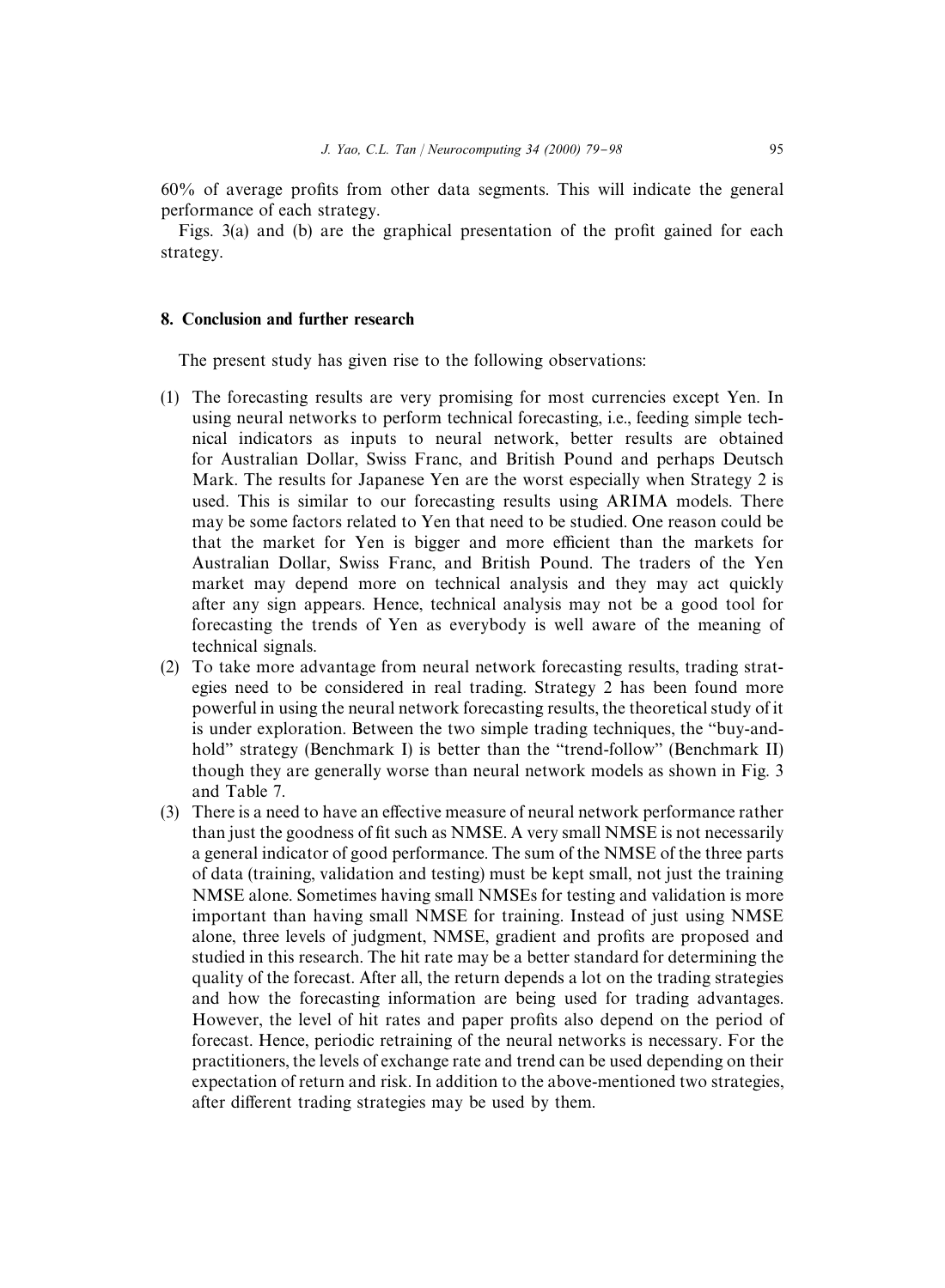

Fig. 3. Each models profits compared with benchmarks. The vertical axis is the annualized profit in percentage, the horizontal axis is the names of different time periods.

(4) A backpropagation network used in the present study has proved to be adequate for forecasting. Simple technical indicators such as moving average are enough.

The above observations have confirmed the applicability of neural network for financial forecasting albeit with some problems that need to be addressed. We are seeking an automatic facility of model building to minimize the tedious trial-and-error procedures. The above problems have enlightened us in our effort as our future work in formulating a generic neural network model for forecasting as follows:

- The model should be self-adapting to different situations. Parameters for such adaption will need to be studied and incorporated into one model. Examples of parameters include volatility of current measurement, data size and frequency, etc.
- To provide more statistical analyses in order to find out which kind of data segments will best capture the underlying behavior of the market changes.
- $\bullet$  The model should minimize the recency problem by self-detecting the possibility of such a problem and provide its own measure to avoid the problem.
- The model should provide the frequency support. Sampling of data according to volatility need to be applied to the raw data. As Zhou [24] stated, increasing observation frequency does not always help to improve the accuracy of forecasting. In this research, the weekly data are used assuming that they have enough information to capture the "rules". Due to the volatility of the currency movement [8], a different frequency of data maybe needed than the weekly data. The data could be sampled according to the market character, e.g. bullish, bearish, or trading, etc. In other words, when the market is volatile, we sample more data for training, and vice versa. Non-linear or volatile time scale will be taken into consideration in our further research.
- The model should aim at the financial profit in addition to the usual fitness of forecast and target series. Due consideration should be given to emphasize financial profit, such as, by incorporating profit into neural network training. The forecast-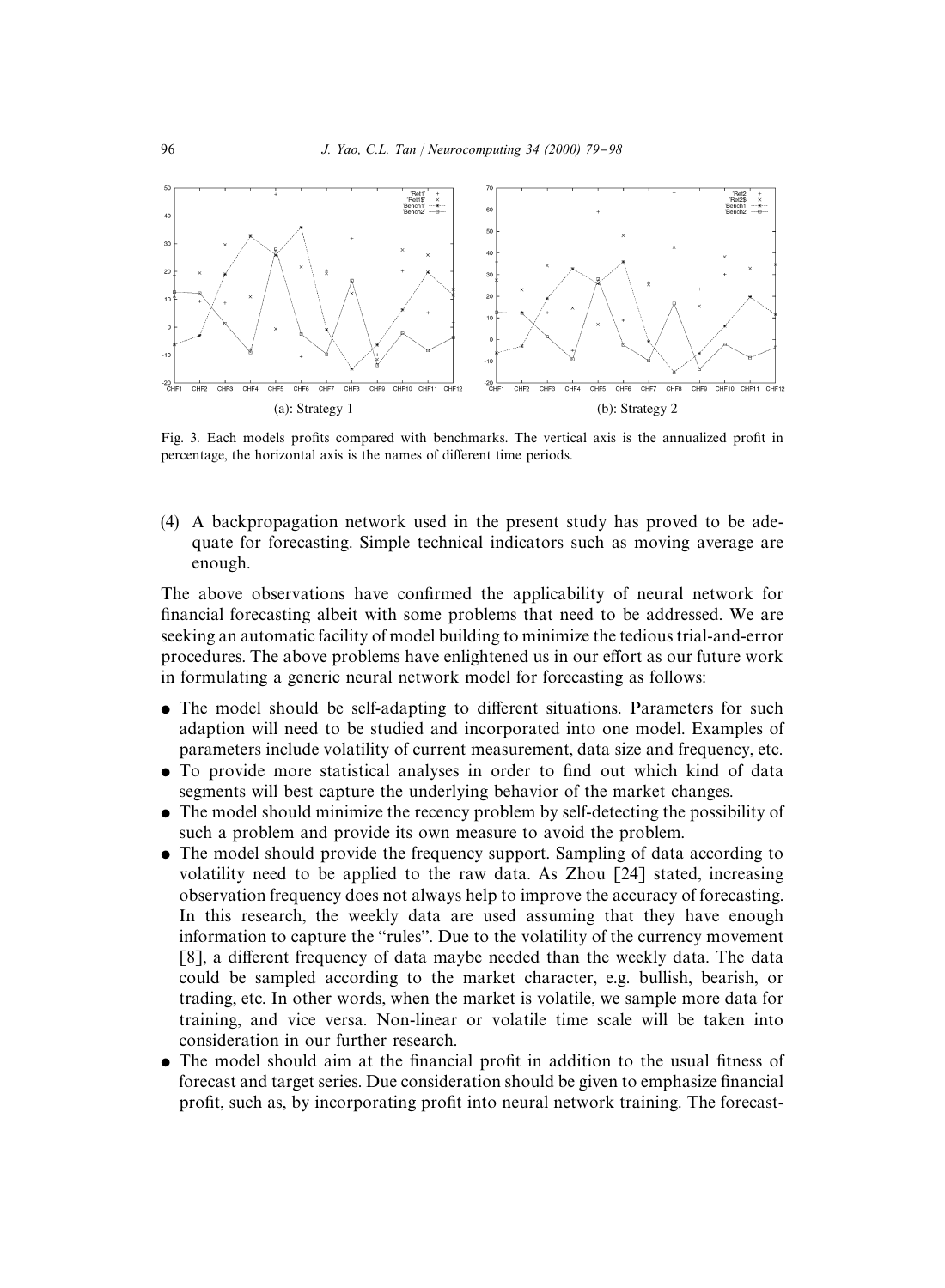ing targets such as actual rate, percentage of changes, etc., may be decided automaticly by the model.

• The model should recommend the trading rules based on the expectation of returns and risk. More trading strategies are needed in addition the two studied here. To benefit more practitioners, risk-based trading strategies will be taken into consideration in the model.

#### Acknowledgements

The authors are grateful to the anonymous referees for their helpful comments. We thank Dr. Hean-Lee Poh, Yili Li and Teo Jasic for their friendly cooperation and invaluable discussions.

## References

- [1] M. Adya, F. Collopy, How effective are neural networks at forecasting and prediction? A review and evaluation, J. Forecasting 17 (1998) 481-495.
- [2] G.E.P. Box, G.M. Jenkins, Time Series Analysis: Forecasting and Control, Holden-Day, San Francisco, CA, 1976.
- [3] H. Green, M. Pearson, Neural nets for foreign exchange trading, in: Trading on the Edge: Neural, Genetic, and Fuzzy Systems for Chaotic Financial Markets, Wiley, New York, 1994.
- [4] A.C. Harvey, Forecasting, Structural Time Series Models and the Kalman Filter, Cambridge University Press, Cambridge, 1989.
- [5] H.E. Hurst, Long term storage capacity of reservoirs, Trans. Am. Soc. Civil Eng. 116 (1951) 770–808.
- [6] R.M. Levich, L.R. Thomas, The merits of active currency risk management: evidence from international bond portfolios, Financial Anal. J.  $49$  (5) (1993)  $63-70$ .
- [7] R. Manger, Using holographic neural networks for currency exchange rates prediction, Proceedings of the 16th International Conference on Information Technology Interface, Pula, Croatia, June 1994.
- [8] U. Muller, M. Dacorogna, R. Dave, G. Pictet, R. Olsen, R. Ward, Fractals and intrinsic time } a challenge to econometricians, Proceedings of the 39th International Conference of the Applied Econometrics Association on Real Time Econometrics, Luxembourg, October 1993.
- [9] A.M. Rawani, Forecasting and trading strategy for foreign exchange market, Inform. Decision Technol. 19 (1) (1993).
- [10] A.N. Refenes, M. Azema-Barac, L. Chen, S. Karoussos, Currency exchange rate prediction and neural network design strategies, Neural Comput. Appl. 1 (1) (1993) 46-58.
- [11] A.N. Refenes, A. Zapranis, G. Francis, Stock performance modeling using neural networks: a comparative study with regression models, Neural Network, 5 (1994) 961–970.
- [12] E.E. Peters, Chaos and Order in the Capital markets: A New View of Cycles, Prices, and Market Volatility, Wiley, New York, 1991.
- [13] H. Pi, Dependence analysis and neural network modeling of currency exchange rates, Proceedings of First International Workshop on Neural Networks in Capital Markets, London, 1993.
- [14] T. Plummer, Forecasting Financial Markets: A Technical Analysis and the Dynamic of Price, Wiley, New York, 1991.
- [15] A. Poddig, Short term forecasting of the USD/DM exchange rate, Proceedings of First International Workshop on Neural Networks in Capital Markets, London, 1993.
- [16] D.E. Rumelhart, J.L. McClelland, Parallel Distributed Processing: Explorations in the Micro-structure of Cognition, vol. 1, The MIT Press, Cambridge, MA, 1986, pp. 318–362.